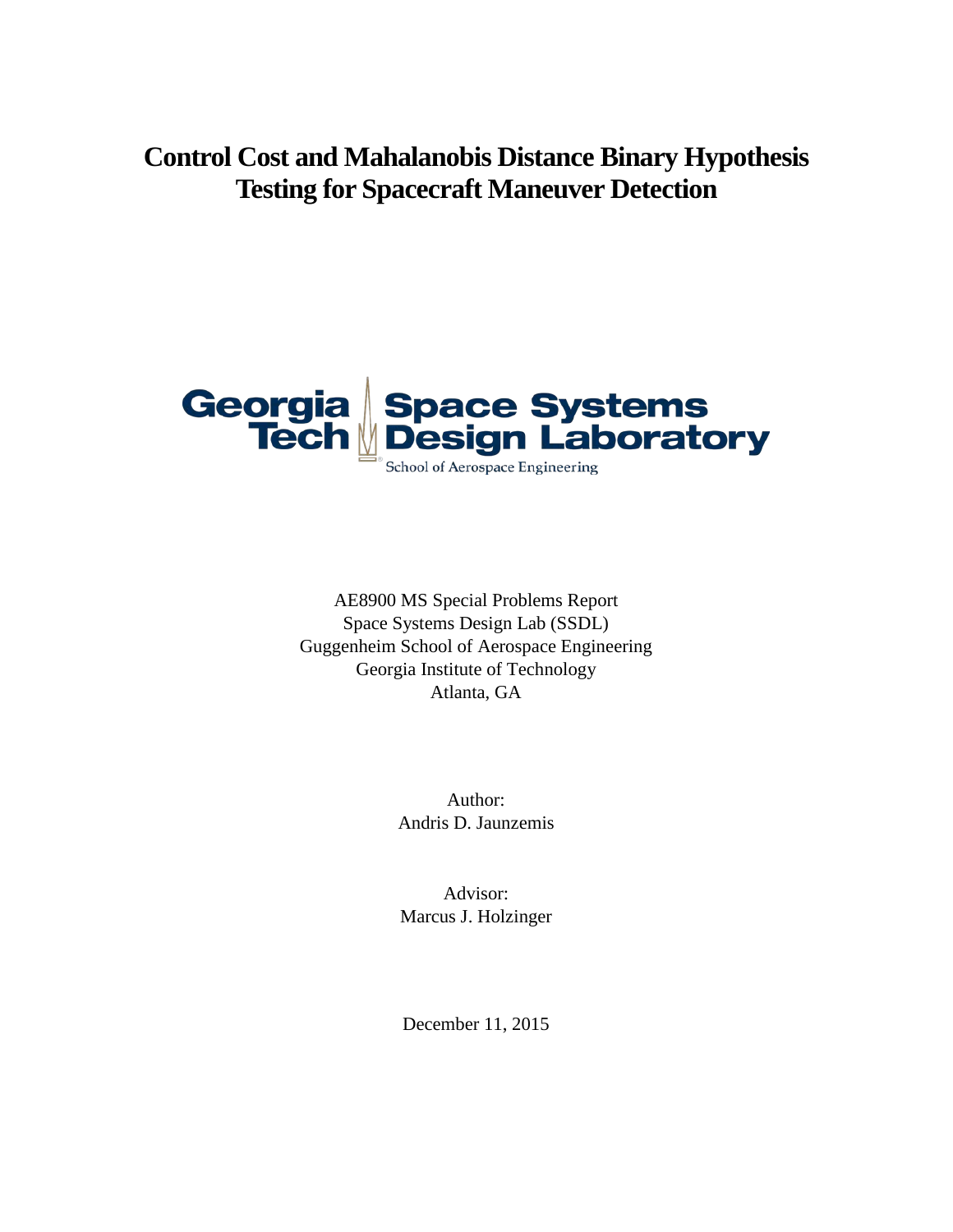# Control Cost and Mahalanobis Distance Binary Hypothesis Testing for Spacecraft Maneuver Detection

Andris D. Jaunzemis\*, Midhun V. Mathew†, Marcus J. Holzinger‡ *Georgia Institute of Technology, Atlanta, GA 30332*

An anomaly hypothesis testing technique using the minimum-fuel control distance metric is extended to incorporate non-Gaussian boundary condition uncertainties and employ binary hypothesis testing. The adjusted control distance metric utilizes Gaussian mixtures to model non-Gaussian boundary conditions, and binary hypothesis testing allows inclusion of anomaly detection thresholds and allowable error rates. An analogous framework accommodating Gaussian mixtures and binary hypothesis testing is developed. Both algorithms are compared using simulated and empirical satellite maneuver data. The North-South station-keeping scenario shows control distance to be less sensitive with increased uncertainty than Mahalanobis distance but more consistent with respect to observation gap duration, a trend which is corroborated using available real-world data. The same consistency with respect to observation gap is observed in East-West station-keeping while also showing control distance metric to be more sensitive for shorter observation gaps. In the non-Gaussian boundary condition case, control distance outperforms Mahalanobis distance in both detection and computational complexity.

# I. Introduction

Correlating on-orbit observations and detecting space object maneuvers is a challenging endeavor in Space Situational Awareness (SSA). There are currently at least 20,000 trackable on-orbit objects, over 1,000 of which are active  $[1, 2]$ , and these numbers are expected to grow significantly due to improved tracking capabilities, new launches, and continued debris generation [3]. Predicting conjunction events is a difficult task [4]. Recent events, such as the Iridium-Cosmos on-orbit collision, highlight the mutual interest that national and private operators share for accurate object correlation and maneuver detection capability [5]. Detecting maneuvers is particularly important when tracking active objects for which no operational information is available, as detecting maneuvers in real-time is required to adequately react to anomalies or possible conjunctions [6, 7]. Timely detection of maneuvers allows for responsiveness in follow-up tracking, which is crucial for post-maneuver orbit characterization [6]. This task is especially difficult in low-thrust maneuvers, where state change is more subtle [8]. Hoots et al. provide an overview of tracking techniques used in the space surveillance system, noting that the operational centers still depend largely on orbit models and applications from the 1950s and 1960s [9]. These techniques often rely on input from human analysts who excel at evaluating information and drawing conclusions based on incomplete data, whereas automated tools often fall short in these situations [3]. Pending improvements in space surveillance sensors are predicted to increase the number of cataloged objects by an order of magnitude and the frequency of measurement updates by a factor of 4 or more [3]. The increase in data volume and complexity of decision will render human analyst processes impractical, motivating a need for automated decision processes.

A fundamental problem in SSA is state uncertainty, particularly in track association and maneuver detection [10]. Initially, state uncertainty may be assumed to be Gaussian, which is often appropriate for resident space objects; however, the orbital dynamics (e.g. gravity, drag, third body perturbations) are nonlinear, and after propagation the state uncertainty may become non-Gaussian [10]. One typical solution is to model a non-Gaussian distribution using a weighted sum of Gaussian distributions, termed a Gaussian mixture model. Many arbitrary probability density functions can be closely approximated by a Gaussian mixture [10].

Data association algorithms for object correlation and maneuver detection have been well explored in literature. The data association task hypothesizes an association and attempts to compute a measure of the probability that the hypothesis is true. Methods often focus on admissible regions or probabilistic approaches to compare uncorrelated tracks and detect maneuvers. For instance, Tommei et al. address object correlation and orbit determination with admissible region-based methods and a virtual debris algorithm that were applied to optical observations and radar observations [11]. Maruskin et al. also use admissible regions for object correlation by mapping admissible regions to Delaunay or Hamiltonian orbit elements and by comparing an observation with an earlier estimate propagated forward in time [12]. Fujimoto et al. employ highly constrained probability distributions in Poincare orbit element space, where distributions are defined by admissible-region maps such that the intersection between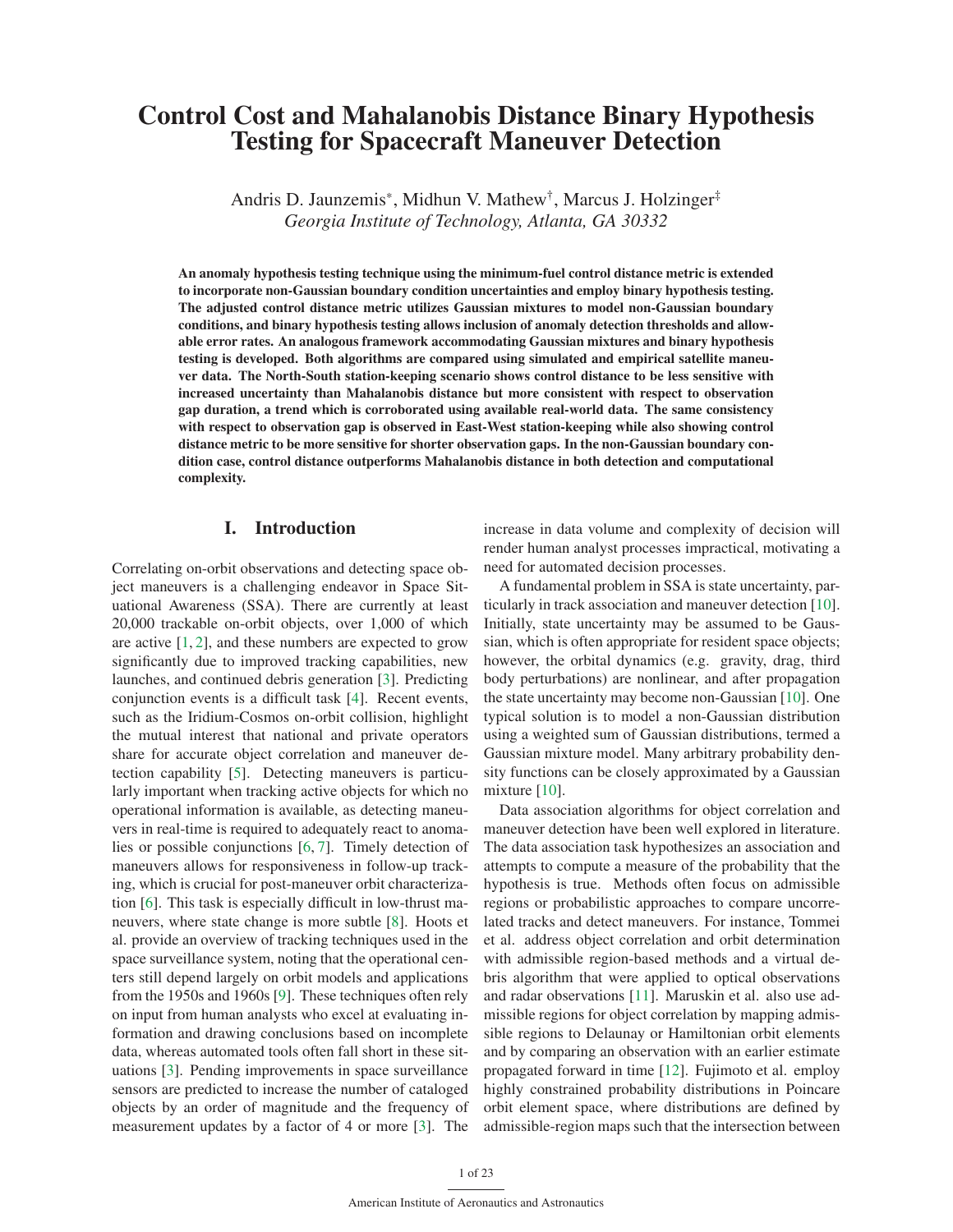admissible regions, or lack thereof, reflects the correlation between respective observations [13].

DeMars et al. approach the SSA data association problem using finite-set statistics to create a Bayesian approach for multi-object estimation. The adaptive entropybased Gaussian-mixture information synthesis (AEGIS) approach is used to track objects while utilizing finite-set statistics (FISST) to account for uncertainty, false alarms and misdetections [14]. Kelecy and Jah apply batch leastsquares and extended Kalman filter based strategies to detect and reconstruct low thrust finite maneuvers [8]. Huang et al. relate uncorrelated tracks (UCTs) using a nonlinear least squares iterative process to optimally estimate maneuvers following a maximum a posteriori criterion for object correlation and maneuver detection [15].

Likewise, there are many distance or pseudo-distance metrics that may be used to measure the discrepancy between two state distributions (e.g. Mahalanobis distance) [16]. Problematically, existing metrics do not directly quantify the level of propulsive effort required to cause the observed state change. The problem of associating UCTs over large time periods is particularly difficult when resident space objects (RSOs) maneuver during observation gaps. Even relatively small station-keeping maneuvers at geostationary Earth orbit (GEO) can result in position discrepancies of many kilometers after an observation gap. UCT correlation is further confounded by state estimate uncertainties [17]. Since both the initial and final UCTs are best estimates, with associated probability density functions (PDFs), correlation is difficult particularly in densely-populated regions of the space environment. Given a propagated estimate of the state PDF, correlating UCTs tests whether a new observation (with its associated uncertainty) is a previously observed object, and if not, determines the discrepancy.

Holzinger et al. propose a minimum-fuel control distance metric to approach data association and maneuver detection while considering propulsive effort and reconstructing maneuvers [18]. Since on-board fuel remains a scarce commodity for operational spacecraft, operators are likely to execute fuel-optimal, or near-optimal, maneuvers [17]. Under the assumption of optimal control, multiple deterministic UCTs can be related by computing the control effort required for a spacecraft trajectory to meet those boundary conditions. This approach necessitates the reconstruction of a minimum-fuel trajectory consistent with the a priori information and new observations. Holzinger et al. have shown, through the properties of strict positivity, symmetry, and triangle inequality, that control performance is a metric [17], allowing objective comparisons to other commonly used distance metrics. The control cost distributions required can be computed along each relevant trajectory by considering boundary condition uncertainty [18]. In the previous work, a single cost distribution was developed using the maneuvered trajectory, testing the anomaly hypothesis by comparing the size of the observed maneuver to the amount of uncertainty in control cost due to uncertainty in the boundary conditions [18]. This straight-forward approach encounters problems when attempting to draw conclusions regarding error rates, making comparisons to other metrics incomplete.

A commonly-used statistical approach in anomaly detection that incorporates error rates is binary hypothesis testing, wherein integration over a pair of PDFs allows determination of false alarm and missed detection probabilities. Binary hypothesis testing has been implemented for anomaly detection in various fields, such as signal processing [19]. One variant of binary hypothesis testing, the Neyman-Pearson approach, devises the most powerful likelihood-ratio test for a given significance level and threshold [20]. In typical Neyman-Pearson detector implementation, these thresholds are selected through analysis of a number of observations with associated PDFs; however, in applications involving only one observation, this method reduces to a more basic form of binary hypothesis testing, which is the case for UCT association where only one PDF is available at each time epoch.

Evaluating metrics for anomaly detection requires selection of a representative subsection of the infinite continuum of possible maneuvers. Since optical observations are primarily useful for space objects at high altitudes, such as GEO, maneuvers relevant to GEO spacecraft are particularly interesting. Spacecraft in GEO are assigned to specific longitude slots for their operational lifetime, but are also subject to a number of perturbations that must be rejected using station-keeping maneuvers. For instance, North-South station-keeping maneuvers adjust inclination, which is primarily perturbed by third-body gravitational effects, to maintain an equatorial orbit. East-West station-keeping maneuvers adjust true longitude (or phase), which is primarily perturbed by Earth oblateness sectoral harmonics (i.e.  $J_{22}$ ), to maintain the spacecraft's GEO slot. These two primary station-keeping maneuvers form a representative subset of maneuvers that could potentially be encountered in operation.

This study modifies the approach to control distance anomaly detection by introducing a binary hypothesis structure, using control cost distributions from both the maneuvered and quiescent (non-maneuvered) trajectories. For this study, the hypothesis integration threshold is selected to match a desired rate of false alarms using the pair of control cost PDFs. Additionally, the control distance metric is extended for application to non-Gaussian boundary conditions using Gaussian mixtures. Alternate formulations of the Mahalanobis distance have already been formulated using Gaussian mixtures [21], so this study develops a similar formulation for the control distance metric. The primary contributions of this paper are: 1) a computationally tractable Gaussian mixture approximation to computing control cost distributions for non-Gaussian boundary condition probability densities,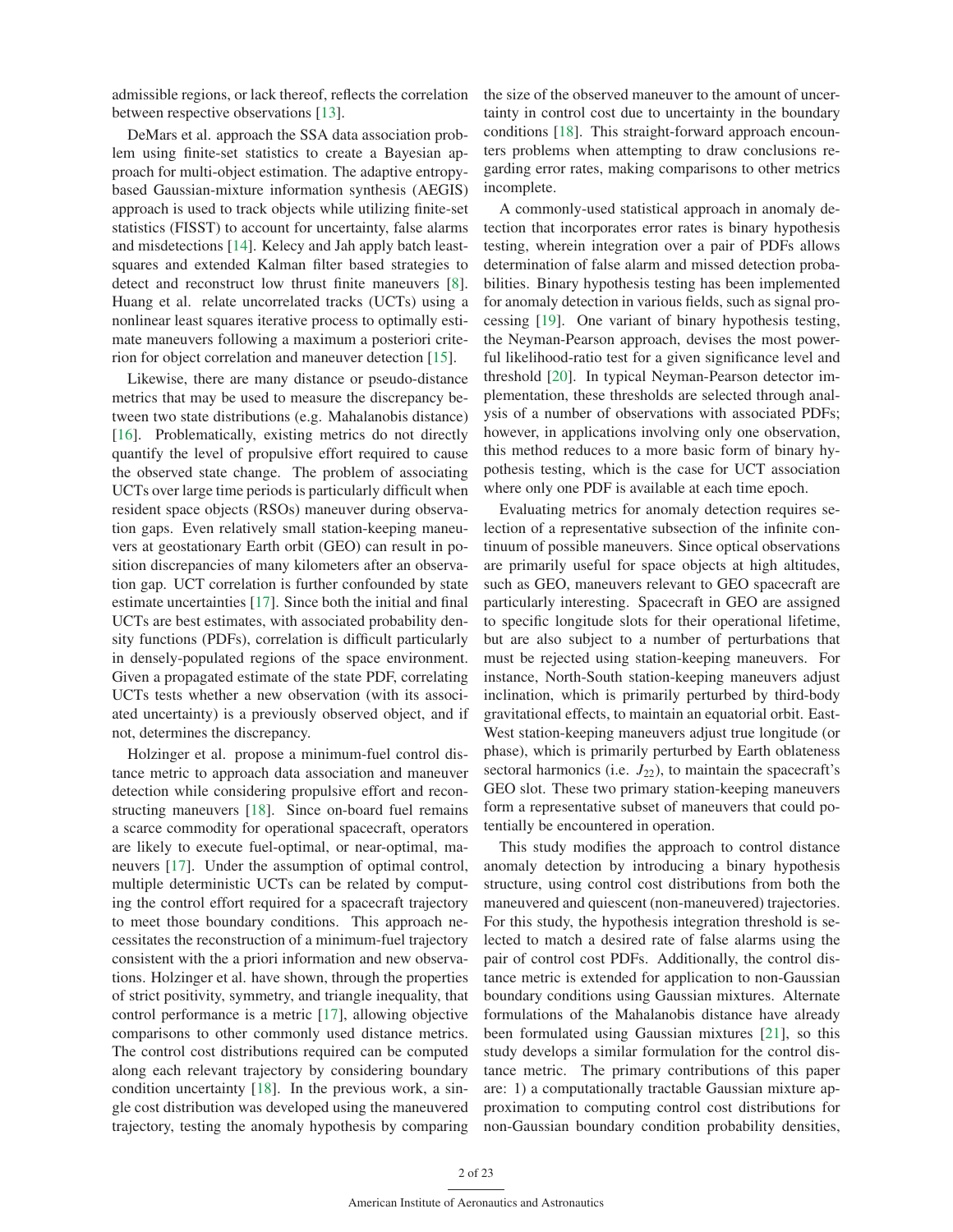2) a binary hypothesis testing framework for anomaly detection using the control distance metric that permits specification of false alarm rates, 3) an analogous binary hypothesis testing framework for anomaly detection using Mahalanobis distance, and 4) the implementation of these two methods with quantitative performance comparisons drawn between the control distance metric and Mahalanobis distance using both synthetic and real-world data. These metrics are compared using a GEO spacecraft in both North-South and East-West station-keeping test cases.

The remainder of the paper begins with a review of the relevant background theory, which is presented in Section II, allowing discussion of the novel theoretical contributions of this paper in Section III. Section IV contains a discussion of the simulation implementation of the control distance and Mahalanobis distance detection methods, followed by simulation results using synthetic data for a GEO spacecraft performing both North-South and East-West station-keeping maneuvers. Corresponding results using real data are presented in Section V. A subset of the data for these simulations is presented in each section for discussion, but Appendix A contains a more complete selection of the simulation data for reference. Finally, the results from the synthetic and real data simulations are distilled into potential operational applications in Section VI, followed by concluding remarks in Section VII.

# II. Background

This section provides background information required for novel theory development in Section III, including description of the anomaly detection scenario and background on Gaussian mixture models and Mahalanobis distance.

# A. Scenario

The following notional scenario is relevant to the task of associating a pair of UCTs to detect maneuvers. As pic-



Figure 1. Maneuver detection scenario

tured in Fig. 1, an uncorrelated track  $UCT_A$  at time  $t_0$ is used to generate a PDF,  $f_A(\mathbf{x}(t_0))$ . Using the mean state of the PDF,  $\mathbf{x}_{\mu}(t_0) = \mathbb{E} [\mathbf{x}(t_0)]$ , the track is propagated to time  $t_f$  under assumed quiescent dynamics,  $\dot{\mathbf{x}}(t) = \mathbf{f}(\mathbf{x}(t), \mathbf{u}(t)) = \mathbf{0}, t$ , yielding the propagated mean state  $\mathbf{x}_{\mu}(t_f)$  and its associated PDF  $f_A(\mathbf{x}(t_f))$ . Another uncorrelated track at time  $t_f$ , UCT<sub>B</sub>, yields its own PDF  $f_B(\mathbf{x}^*(t_f))$  and mean state  $\mathbf{x}_{\mu}^*(t_f) = \mathbb{E}[\mathbf{x}^*(t_f)].$  An optimal maneuvered trajectory is generated connecting the mean states of the UCTs,  $\mathbf{x}_{\mu}(t_0)$  and  $\mathbf{x}_{\mu}^*(t_f)$ , under the same dynamics,  $\dot{\mathbf{x}}^*(t) = \mathbf{f}(\mathbf{x}^*(t), \mathbf{u}^*(t), t)$ , by minimizing some objective function *J*. This yields the maneuvered trajectory  $\mathbf{x}_{\mu}^{*}(t)$  and associated control  $\mathbf{u}_{\mu}^{*}(t)$ .

#### B. Optimal Connecting Trajectories

The anomaly detection algorithm begins with a trajectory optimization routine, which uses mean states of the boundary conditions to generate boundary time-fixed optimal connecting trajectories. The UCT pair is considered a two-point boundary value problem (TPBVP), and a trajectory is computed to optimally connect the two UCTs based on a chosen cost function, *J*. In this study, the trajectory is optimized by minimizing the quadratic control cost, shown in Eq. (1) [22]. This particular cost function satisfies the metric properties of non-negativity, coincidence, symmetry, and triangle inequality.

$$
J(\mathbf{u}(\mathbf{t}); t_0, t_f) = \frac{1}{2} \int_{t_0}^{t_f} \mathbf{u}(\tau)^{\mathrm{T}} \mathbf{u}(\tau) d\tau.
$$
 (1)

The quadratic control cost function is ideal for variable specific impulse (VSI) engines, often used in low-thrust applications, which have become more prevalent in recent years. Alternate cost functions could also be implemented, such as an impulsive cost function, as long as they also satisfy metric properties.

#### C. Gaussian Mixture Models

The existing method to generate control cost PDFs assumes normally distributed boundary conditions for simplicity [17]; however, spacecraft state estimates are not always well-modeled as Gaussian distributions. This motivates the use of a more general formulation able to handle non-Gaussian boundary conditions using Gaussian mixture models. Previous uses of Gaussian mixtures for space applications include AEGIS-FISST, which leverages an adaptive algorithm to spawn or destroy Gaussian components of the Gaussian mixture to increase its fidelity while maintaining computational tractability [14].

A Gaussian mixture is created by overlapping multiple Gaussian distributions with different weights. For reference, the probability density of a state x in a multivariate normal distribution of *n*-dimensions with mean  $x_{\mu,i}$  and covariance  $P_i$  is defined using Eq. (2).

$$
f(\mathbf{x}; \mathbf{x}_{\mu,i}, \mathbf{P_i}) = \frac{1}{(2\pi)^{k/2} \det[\mathbf{P_i}]^{1/2}} \exp\left(-\frac{1}{2}(\mathbf{x} - \mathbf{x}_{\mu,i})^{\mathsf{T}} \mathbf{P_i}^{-1}(\mathbf{x} - \mathbf{x}_{\mu,i})\right)
$$
(2)

.

Similarly, the probability density of a state x in a Gaussian mixture model is defined using the weighted sum of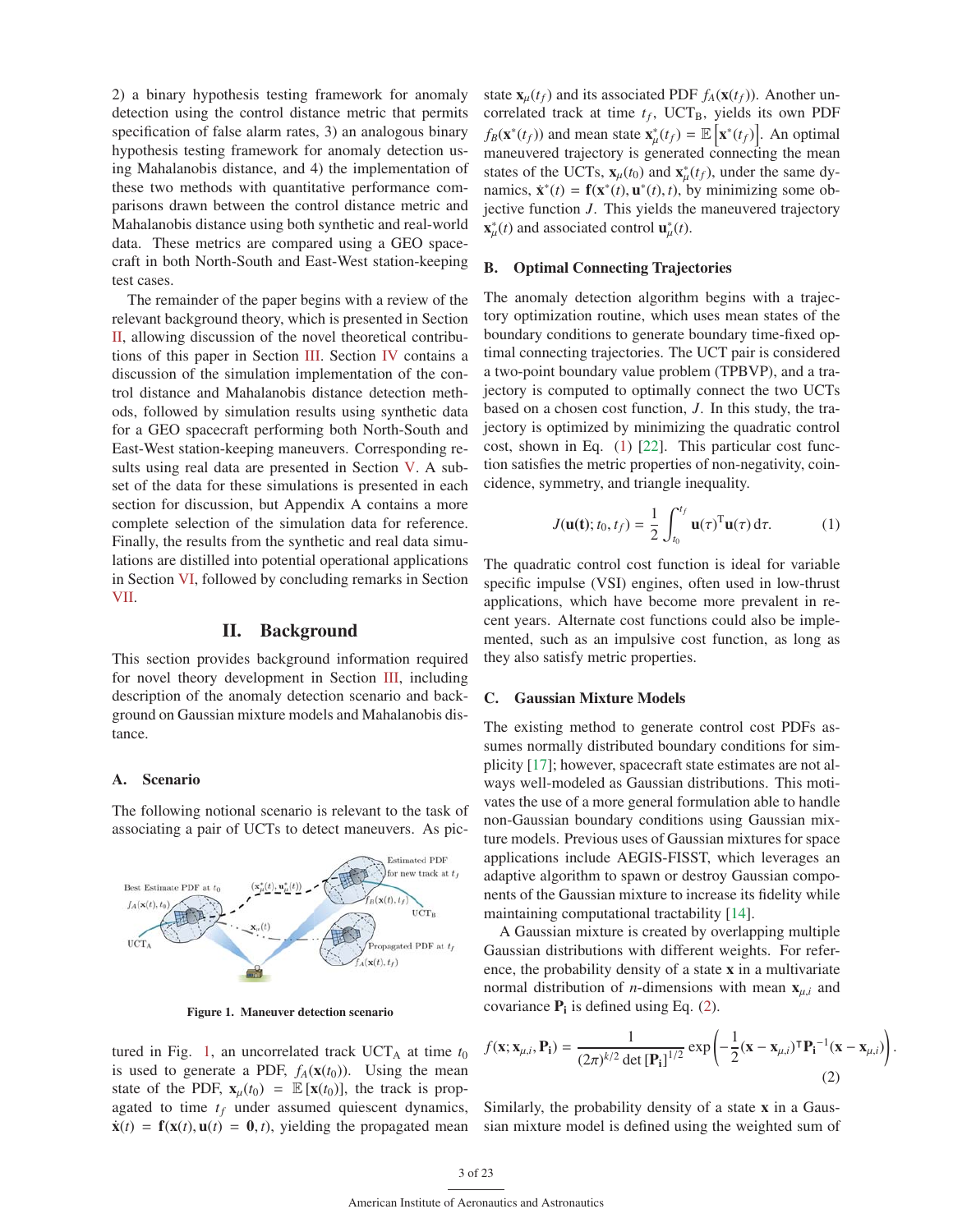a set of *k* multivariate normal density functions, as in Eq. (3). A multivariate random variable  $\zeta$  sampled from this mixture is defined in Eq. (4):

$$
f(\mathbf{x}; \mathbf{x}_{\mu,1}, \mathbf{P}_1, \dots, \mathbf{x}_{\mu,k}, \mathbf{P}_k) = \sum_{i=1}^k w_{ij} f(\mathbf{x}; \mathbf{x}_{\mu,i}, \mathbf{P}_i) \qquad (3)
$$

$$
\zeta \sim f(\mathbf{x}_{\mu,1}, \mathbf{P}_1, \dots, \mathbf{x}_{\mu,k}, \mathbf{P}_k) = \sum_{i=1}^{N} w_i \mathcal{N}(\mathbf{x}_{\mu,i}, \mathbf{P}_i)
$$
 (4)

where  $w_1, \ldots, w_k$  are the weightings such that  $w_i \geq 0$  and  $\sum_{i=1}^{k} w_i = 1.$ 

#### D. Mahalanobis Distance with Gaussian Mixtures

The standard Mahalanobis distance and its Gaussian mixture analog can be derived from the general definition of the inner-product distance between two vectors  $q$  and  $r$  in *k*-dimensions:

$$
d(\mathbf{q}, \mathbf{r})^2 = ||\mathbf{q} - \mathbf{r}||^2 \tag{5}
$$

$$
= (\mathbf{q} - \mathbf{r})^{\mathrm{T}} \mathbf{A}^{-1} (\mathbf{q} - \mathbf{r}) \quad , \quad \mathbf{A} \in \mathbb{S}_{+}^{n \times n} \quad (6)
$$

where the distance matrix **A** is positive-definite and symmetric. From observation, using the  $n \times n$  identity matrix  $I_n$  as the distance matrix will yield the Euclidean distance. Likewise, using the covariance matrix  $P_i$  of a Gaussian distribution will yield the Mahalanobis distance. Li et al. define a new distance matrix to be used in the case of a Gaussian mixture using Kullback-Leiber divergence [21].

The Mahalanobis distance is a measure of the distance between a two points within a Gaussian distribution, scaled by the covariance of the distribution. The Mahalanobis distance thus calculates an n-dimensional standard deviation between the points. Often, one of the points is defined as the mean of the distribution, in which case Mahalanobis distance measures how many standard deviations a query is from the mean. The Mahalanobis distance of vector **x** from a distribution with mean  $x_{\mu}$  and covariance  $P$  is defined by Eq. (7).

$$
d_M\left(\mathbf{x}, \mathbf{x}_{\mu}, \mathbf{P}\right) = \sqrt{\left(\mathbf{x} - \mathbf{x}_{\mu}\right)^{\mathrm{T}} \mathbf{P}^{-1}\left(\mathbf{x} - \mathbf{x}_{\mu}\right)}
$$
(7)

A metric similar to Mahalanobis distance has been proposed by Hill et al. to identify outliers when comparing UCTs [23]. The particular metric shown in Eq. (8) compares the new PDF at time  $t_f$ ,  $f_B(\mathbf{x}) = \mathcal{N}(\mathbf{x}_{u,B}, \mathbf{P}_B)$ with a previous estimate propagated to time  $t_f$ ,  $f_A(\mathbf{x})$  =  $\mathcal{N}(\mathbf{x}_{\mu,A}(t_f), \mathbf{P}_A(t_f))$ . In the case of maneuver detection,  $P_A(t_f) + P_B$  is the distance matrix used to account for the combined uncertainty of both distributions [23].

$$
d_M\left(\mathbf{x}_{\mu,A}, \mathbf{x}_{\mu,B}, \mathbf{P}_A(t_f) + \mathbf{P}_B\right)
$$
  
=  $\sqrt{\left(\mathbf{x}_{\mu,A} - \mathbf{x}_{\mu,B}\right)^T \left(\mathbf{P}_A(t_f) + \mathbf{P}_B\right)^{-1} \left(\mathbf{x}_{\mu,A} - \mathbf{x}_{\mu,B}\right)}$  (8)

For the general case using Gaussian mixture boundary conditions, the Mahalanobis distance equation must be modified to account for multiple normal distributions. Minimizing the KL divergence for a Gaussian mixture yields the following distance matrix in Eq. (9) [21].

$$
\mathbf{P}_{\mu}(\mathbf{x}) = \left[ \frac{\sum_{i=1}^{n} w_{i} f(\mathbf{x}; \mathbf{x}_{\mu, i}, \mathbf{P}_{i}) \mathbf{P}_{i}^{-1}}{\sum_{j=1}^{n} w_{j} f(\mathbf{x}; \mathbf{x}_{\mu, j}, \mathbf{P}_{j})} \right]^{-1}
$$
(9)

From this result,  $P_{\mu}$  is a weighted reciprocal sum of the component covariances, where the weight is the probability of x occurring in distribution *i* compared to the entire the Gaussian mixture distribution.

In this work, the Gaussian mixture Mahalanobis distance will use Eq. (9) as the distance matrix. For a Gaussian mixture composed of *k* Gaussian distributions, the expected value, or centroid state, of the mixture is shown in Eq. (10).

$$
\mathbf{x}_{\mu} = \mathbb{E}\left[\zeta\right] = \sum_{i=1}^{k} w_i \mathbf{x}_{\mu,i} \tag{10}
$$

The Mahalanobis distance analog for Gaussian mixtures is therefore defined in Eq. (11).

$$
d_{GM}(\mathbf{x}, \mathbf{x}_{\mu}; \mathbf{P}_{\mu}^{-1}) = \sqrt{(\mathbf{x} - \mathbf{x}_{\mu})^{\mathrm{T}} \mathbf{P}_{\mu}^{-1} (\mathbf{x} - \mathbf{x}_{\mu})}
$$
(11)

In the case when the Gaussian mixture only has a single component, the mixture is in fact a normal distribution, so Eqs. (9-10) reduce to the covariance and mean of the individual distribution respectively, and the standard Mahalanobis distance is recovered.

### E. Binary Hypothesis Testing

A binary hypothesis structure uses separate PDFs for the null and alternative hypotheses to allow prescription of allowable error rates and detection thresholds. In order to apply binary hypothesis testing, a pair of mutually exclusive hypotheses, a null hypothesis  $H_0$  and an alternative hypothesis  $H_1$ , must be developed along with corresponding probability density functions,  $f_0(x)$  and  $f_1(x)$ . Given PDFs for the binary hypotheses, the following probabilities can be computed:

$$
P_{FA} = \int_{\nu}^{\infty} f_0(x) \mathrm{d}x \tag{12}
$$

$$
P_{FN} = \int_{-\infty}^{\nu} f_1(x) \mathrm{d}x \tag{13}
$$

$$
P_D = \int_{\nu}^{\infty} f_1(x) \mathrm{d}x \tag{14}
$$

where  $\nu$  is a selected threshold,  $P_{FA}$  is the probability of false alarm (Type I error),  $P_{FN}$  is the probability of false negative or missed detection (Type II error), and  $P_D$  is the probability of detection. Noting that each integral shares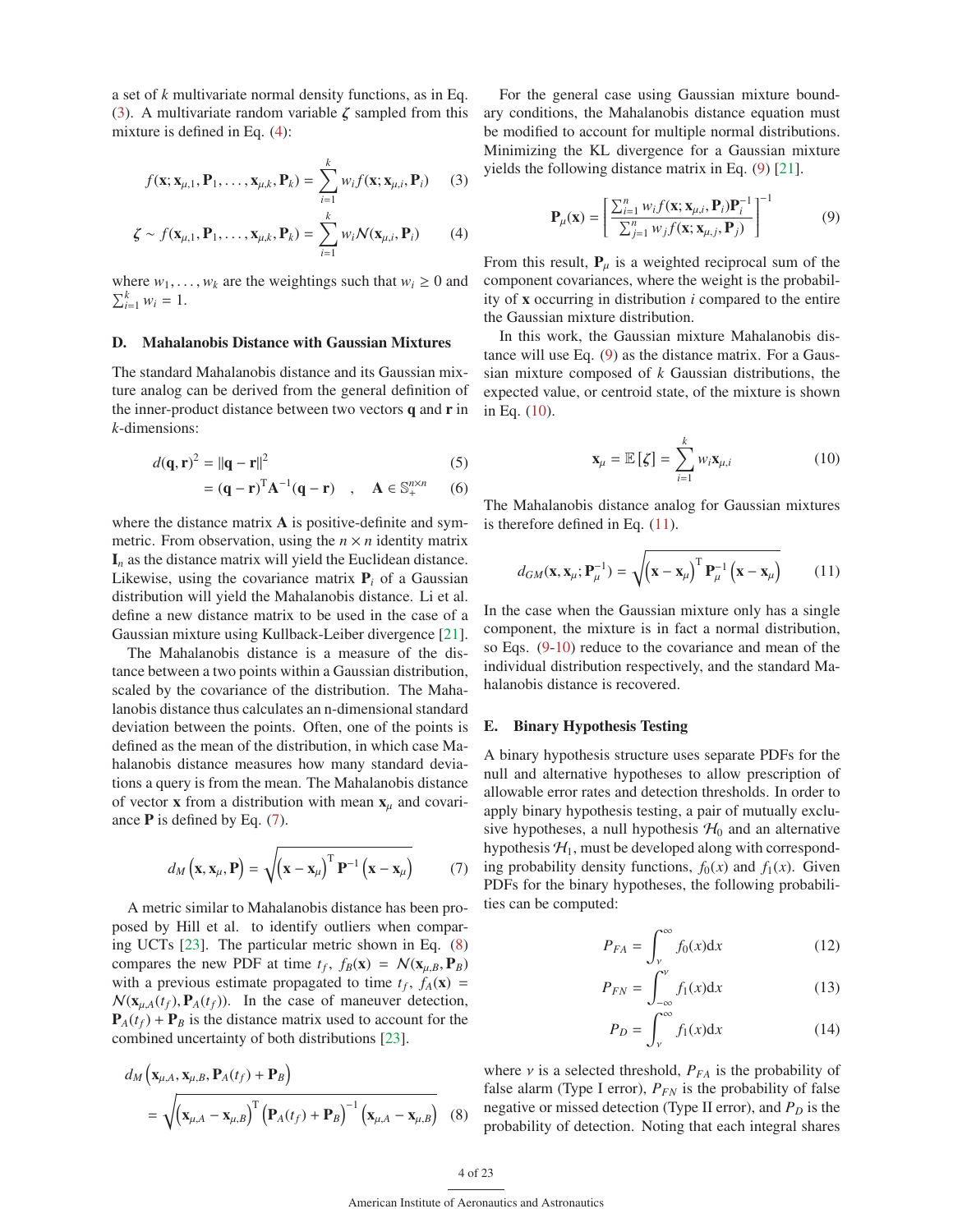the same integration threshold  $\nu$ , the probabilities in Eqs. (13-14) can be related by  $P_{FN} + P_D = 1$ . Also note that, assuming both PDFs have been normalized, Eq. (13) is equivalently defined as the cumulative distribution function (CDF) for the  $H_1$  hypothesis, while Eqs. (12) and (14) are the complementary CDFs, or tail distributions. Figure 2 notionally depicts the computation of these probabilities from the  $H_0$  and  $H_1$  PDFs.



Figure 2. One-sided Binary Hypothesis Testing Illustration

The threshold  $\nu$  is typically selected in order to match a maximum allowable rate of false alarms,  $P_{FA}$ , using the null hypothesis PDF and Eq. (12).

# III. Theory

The goal of this paper is to develop an algorithm using distance metrics for spacecraft anomaly detection. The control distance metric provides a method for computing the distance between two state distributions, generated by different spacecraft tracks. This is accomplished by linearizing about a nominal optimal trajectory between connecting the mean states of the PDFs. Due to the nonlinear nature of the general orbit determination problem, these PDFs can be non-Gaussian, particularly after propagation for some time. Therefore, the previous control distance metric work is extended using a Gaussian-mixture approximation for application to non-Gaussian boundary conditions. Using the extended control distance metric approach, control cost distributions are computed for the binary hypothesis pair of a non-maneuvered and a maneuvered trajectory. The control cost PDFs are used in a binary hypothesis test, subject to a desired false alarm rate, to determine the probability that an anomaly has occurred between the state estimates.

This study develops a framework to implement the control cost distribution method into an anomaly detection algorithm. The cost distribution approximation method by Holzinger et al. is extended for application to nonGaussian boundary conditions in Section III.A, and binary hypothesis testing techniques are applied to the control cost PDFs in Section III.B. Similar treatments for Mahalanobis distance are developed and presented in Section III.C.

| Trajectory Optimization<br>$t \in [t_0, t_I]$                                                                                                                             |                                               |                                                          |                                                  |
|---------------------------------------------------------------------------------------------------------------------------------------------------------------------------|-----------------------------------------------|----------------------------------------------------------|--------------------------------------------------|
| $x_n^*(t)$<br>$S_n^{\sigma}(t)$<br>Costate<br>Direct<br>$u_n^*(t)$<br>$p_{\alpha}^{*}(t)$<br>Fitting<br>Optimization<br>r۳                                                | Control Cost<br>Mahalanobis                   | $f_1(J)$<br>Binary                                       |                                                  |
| $x_n(t)$<br>Extract<br>$\mathbf{x}_\alpha(t_0)$<br>Ouiescent<br>Centroid<br>$\mathbf{p}_n(t) = \mathbf{0}$<br>Propagation<br><b>States</b><br>$f_B(x(t),t_f) \rightarrow$ | Distance<br><b>Distribution</b><br>Generation | Hypohesis<br>faldse).<br>Testing<br>$f_1(dx)$<br>Anomaly | $\rightarrow P_{D,CD}$<br>$\rightarrow P_{D,MD}$ |
| $P_{F,i}$                                                                                                                                                                 |                                               | Detection<br>$P_{FA}$                                    |                                                  |

Figure 3. Minimum-fuel control distance anomaly detection and characterization framework

The anomaly detection algorithm is assembled as shown in Fig. 3. The inputs to the algorithm are a pair of UCTs, represented by PDFs at times  $t_0$  and  $t_f$ . The output of the algorithm is the probability that the anomaly hypothesis is true,  $P<sub>D</sub>$ , indicating whether an anomaly has been detected. Stated differently, this is the probability that something outside the modeled quiescent dynamics (e.g. a maneuver) has occurred, under the preliminary assumption that the two UCTs are generated by the same object. Using theory developed in the following sections, anomaly probability is calculated using two different methods, the control distance metric and Mahalanobis distance, yielding two anomaly probabilities for this study. This allows the analogous methods to be compared in both anomaly detection sensitivity and error rates.

# A. Gaussian Mixture Approximation for Control Distance Metric

The derivation for the Gaussian mixture approximation for the control distance metric follows a similar derivation from Holzinger et al. that was restricted to Gaussian boundary conditions [17]. Using the optimal state and costate trajectory  $(\mathbf{x}_{\mu}^*(t), \mathbf{p}_{\mu}^*(t))$ , state uncertainties are incorporated to generate an approximate probability distribution of the control cost associated with propagation between the boundary conditions. This is accomplished by linearizing about the nominal optimal trajectory and applying perturbations within the boundary condition distributions. Performing this many times generates a distribution of trajectories, and the control cost associated with the perturbed trajectories can be computed. In order to improve accuracy of boundary condition representation, the following method adapts the previous work on control distance metrics [17] for use with Gaussian mixtures. To approximate the quadratic control cost connecting Gaussian mixture boundary conditions, the trajectory connecting the centroid states of the initial and final boundary conditions is used. The centroid state, or expectation, of the initial boundary condition is computed as the weighted average of the mean states of each Gaussian component,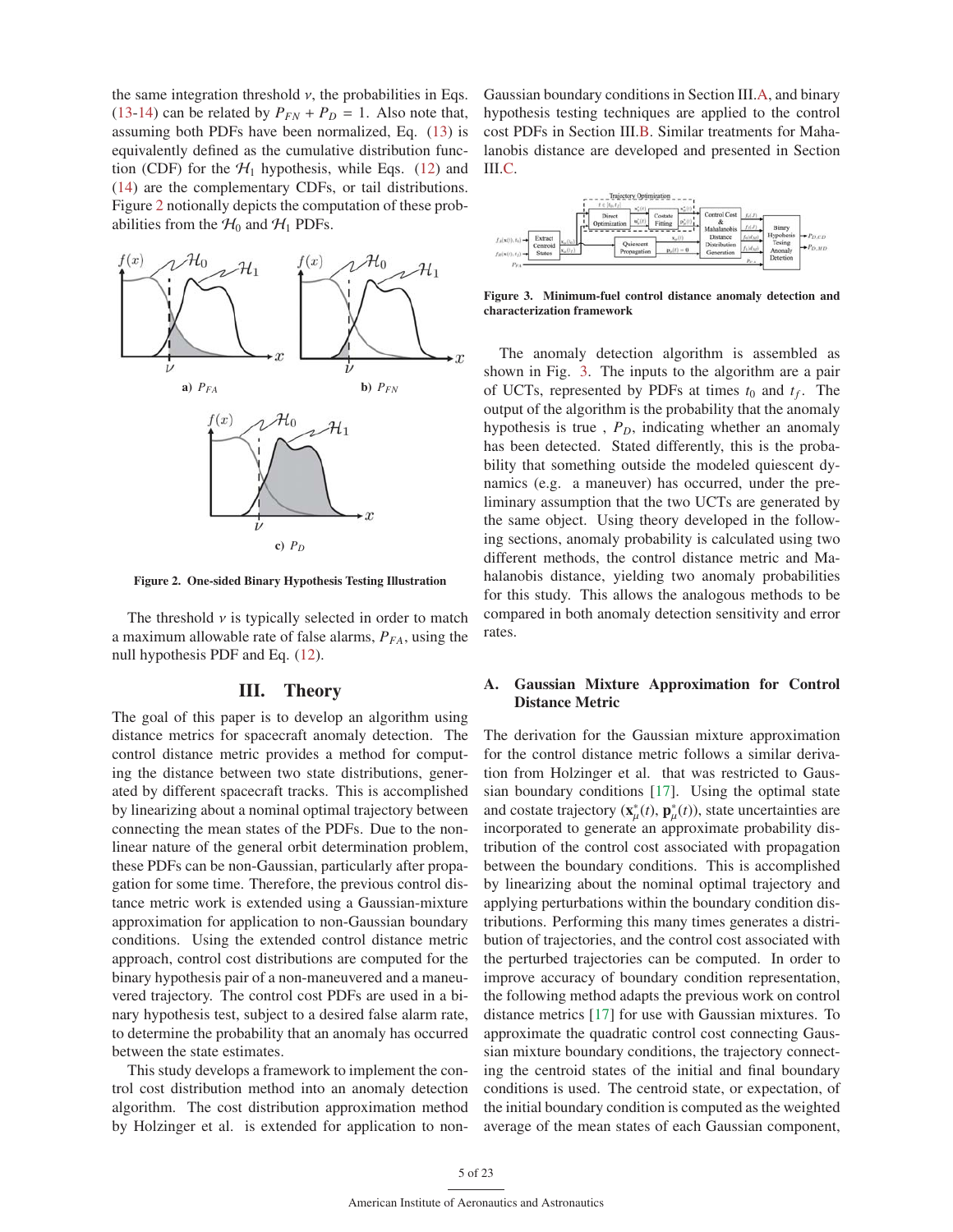as shown in Eq.  $(15)$ :

$$
\mathbf{x}_{\mu}(t_0) = \mathbb{E}\left[\mathbf{x}(t_0)\right] = \mathbb{E}\left[\sum_{i=1}^{n} w_i \mathbf{x}_i(t_0)\right] = \sum_{i=1}^{n} w_i \mathbf{x}_{\mu,i}(t_0) \tag{15}
$$

The centroid state of the final boundary condition can be computed similarly. The centroid states enable the trajectory to be reduced to a two-point boundary value problem, similar to the previous technique [18]. The control cost distribution is constructed by linearizing about this mean connecting trajectory and sampling initial and final states from the non-Gaussian boundary conditions, which introduces new perturbing terms. Figure 4 shows a notional depiction of the key variables introduced in the Gaussian mixture approximation. The optimal trajectory



Figure 4. Gaussian mixture scenario geometry

between the centroid states is used as the nominal optimal trajectory  $(\mathbf{x}_{\mu}^*(t), \mathbf{u}_{\mu}^*(t))$ , computed using the trajectory optimization routine. The deviation of the mean state of an individual Gaussian component from the centroid state of its mixture is defined as  $\mu_i$  and  $\mu_j$  for the initial and final boundary conditions, respectively. This deviation term adds an extra perturbation to the control cost distribution.

The quadratic control cost function, in Eq. (16), can be expanded by decomposing the control effort  $\mathbf{u}(t)$  into three components as shown in Eq. (17):

$$
J = \frac{1}{2} \int \mathbf{u}(\tau)^{\mathrm{T}} \mathbf{u}(\tau) d\tau
$$
 (16)

$$
\mathbf{u}(t) = \mathbf{u}_{\mu}^*(t) + \delta \mathbf{u}_{ij}(t) + \delta \mathbf{u}(t)
$$
 (17)

where  $\mathbf{u}_{\mu}^{*}(t)$  represents the optimal control associated with the mean trajectory  $\mathbf{x}_{\mu}^{*}(t)$ ,  $\delta \mathbf{u}_{ij}(t)$  represents the control perturbation due to the  $\mu_i$  and  $\mu_j$  variations in mean state of Gaussian initial component *i* and Gaussian final component *j* from the centroid states, and  $\delta$ **u**(*t*) represents the control perturbation due to  $\delta x_0$  and  $\delta x_f$ , variations in the state sampled from boundary condition uncertainty. Similarly, from Holzinger et al. [17], the optimal control effort can be written as a function of the costates using Eq. (18):

$$
\mathbf{u}(t) = -\frac{\partial \mathbf{f}}{\partial \mathbf{u}}^{\mathrm{T}} \left( \mathbf{p}_{\mu}^*(t) + \delta \mathbf{p}_{ij}(t) + \delta \mathbf{p}(t) \right) \tag{18}
$$

where  $\mathbf{p}_{\mu}^{*}(t)$  represents the optimal costate associated with the mean trajectory  $\mathbf{x}_{\mu}^{*}(t)$ ,  $\delta \mathbf{p}_{ij}(t)$  represents the costate perturbation due to  $\mu_i$  and  $\mu_j$ , and  $\delta \mathbf{p}(t)$  represents the costate perturbation due to  $\delta x_0$  and  $\delta x_f$ . There exists a function  $\Lambda(t, t_0) \in \mathbb{R}^{n \times 2n}$ , shown in Eq. (19), that maps variations in initial and final states to variations in the costate at time  $t$ ,  $\delta \mathbf{p}(t)$ .

$$
\Lambda(t, t_0) = [\Phi_{px}(t, t_0) \n- \Phi_{pp}(t, t_0) \Phi_{xp}(t_f, t_0)^{\dagger} \Phi_{xx}(t_f, t_0) \Phi_{pp}(t, t_0) \Phi_{xp}(t_f, t_0)^{\dagger}]
$$
\n(19)

Note that this function is composed of portions of the state transition matrix partitioned as

$$
\begin{bmatrix} \delta \mathbf{x}(t) \\ \delta \mathbf{p}(t) \end{bmatrix} = \mathbf{\Phi}(t, t_0) \begin{bmatrix} \delta \mathbf{x}(t_0) \\ \delta \mathbf{p}(t_0) \end{bmatrix}
$$
 (20)

$$
= \begin{bmatrix} \mathbf{\Phi}_{xx}(t,t_0) & \mathbf{\Phi}_{xp}(t,t_0) \\ \mathbf{\Phi}_{px}(t,t_0) & \mathbf{\Phi}_{pp}(t,t_0) \end{bmatrix} \begin{bmatrix} \delta \mathbf{x}(t_0) \\ \delta \mathbf{p}(t_0) \end{bmatrix} \tag{21}
$$

where  $\Phi(t, t_0)$  is the state transition matrix mapping variations  $\delta x$  and  $\delta p$  to time *t* about the optimal trajectory. Also note that, while the pseudoinverse term  $\Phi_{xp}(t_f, t_0)^\dagger$ is not guaranteed to exist for arbitrary systems, its existence implies controllability through the optimal control problem. This portion of the state transition matrix determines how variations in the costates affect the state, or in other words whether the state is controllable. In this paper, controllability is assumed, so for present purposes the pseudoinverse is also assumed to exist [17].

Using  $\Lambda(t, t_0)$ , the components  $\delta u_{ij}(t)$  and  $\delta u(t)$  can be computed as shown in Eqns. (22) and (23).

$$
\delta \mathbf{u}_{ij}(t) = -\frac{\partial \mathbf{f}}{\partial \mathbf{u}}^{\mathrm{T}} \Lambda(t, t_0) \begin{bmatrix} \boldsymbol{\mu}_i \\ \boldsymbol{\mu}_j \end{bmatrix}
$$
(22)

$$
\delta \mathbf{u}(t) = -\frac{\partial \mathbf{f}}{\partial \mathbf{u}}^{\mathrm{T}} \mathbf{\Lambda}(t, t_0) \begin{bmatrix} \delta \mathbf{x}_i \\ \delta \mathbf{x}_j \end{bmatrix}
$$
(23)

The following terms are defined for ease of notation:

$$
\mu_{ij} = \begin{bmatrix} \mu_i \\ \mu_j \end{bmatrix} \tag{24}
$$

$$
\mathbf{P}_{ij} = \begin{bmatrix} \mathbf{P}_i & \mathbf{0} \\ \mathbf{0} & \mathbf{P}_j \end{bmatrix} \tag{25}
$$

$$
\delta \mathbf{z}_{ij} = \begin{bmatrix} \delta \mathbf{x}_i \\ \delta \mathbf{x}_j \end{bmatrix} \tag{26}
$$

Note that  $\mu_{ij} \in \mathbb{R}^{12 \times 1}$  is a constant vector for each  $(i, j)$ boundary condition pair. Similarly,  $P_{ij} \in \mathbb{R}^{12 \times 12}$  is a constant matrix for each  $(i, j)$  boundary condition pair. The zero-mean random variable  $\delta z_{ij}$  is sampled from the *i* and *j* boundary condition uncertainties such that δx*<sup>i</sup>* ∼  $\mathcal{N}(\mathbf{0}, \mathbf{P}_i)$  and  $\delta \mathbf{x}_i \sim \mathcal{N}(\mathbf{0}, \mathbf{P}_i)$ .

Since  $\delta z_{ij}$  is independent of time  $\tau$ , the approximate quadratic control cost for a single term of the Gaussian mixture connecting initial distribution *i* to final distribution *j* can be expressed as seen in Eq. (27) by substituting the definitions in Eqs. (28-30) into Eq. (16):

$$
J_{ij} \approx J^* + \omega(t_f, t_0)^T \delta \mathbf{z}_{ij} + 2\mu_{ij}^T \mathbf{\Omega}(t_f, t_0) \delta \mathbf{z}_{ij} + \omega(t_f, t_0)^T \mu_{ij} + \mu_{ij}^T \mathbf{\Omega}(t_f, t_0) \mu_{ij} + \delta z^T \mathbf{\Omega}(t_f, t_0) \delta \mathbf{z}_{ij}
$$
(27)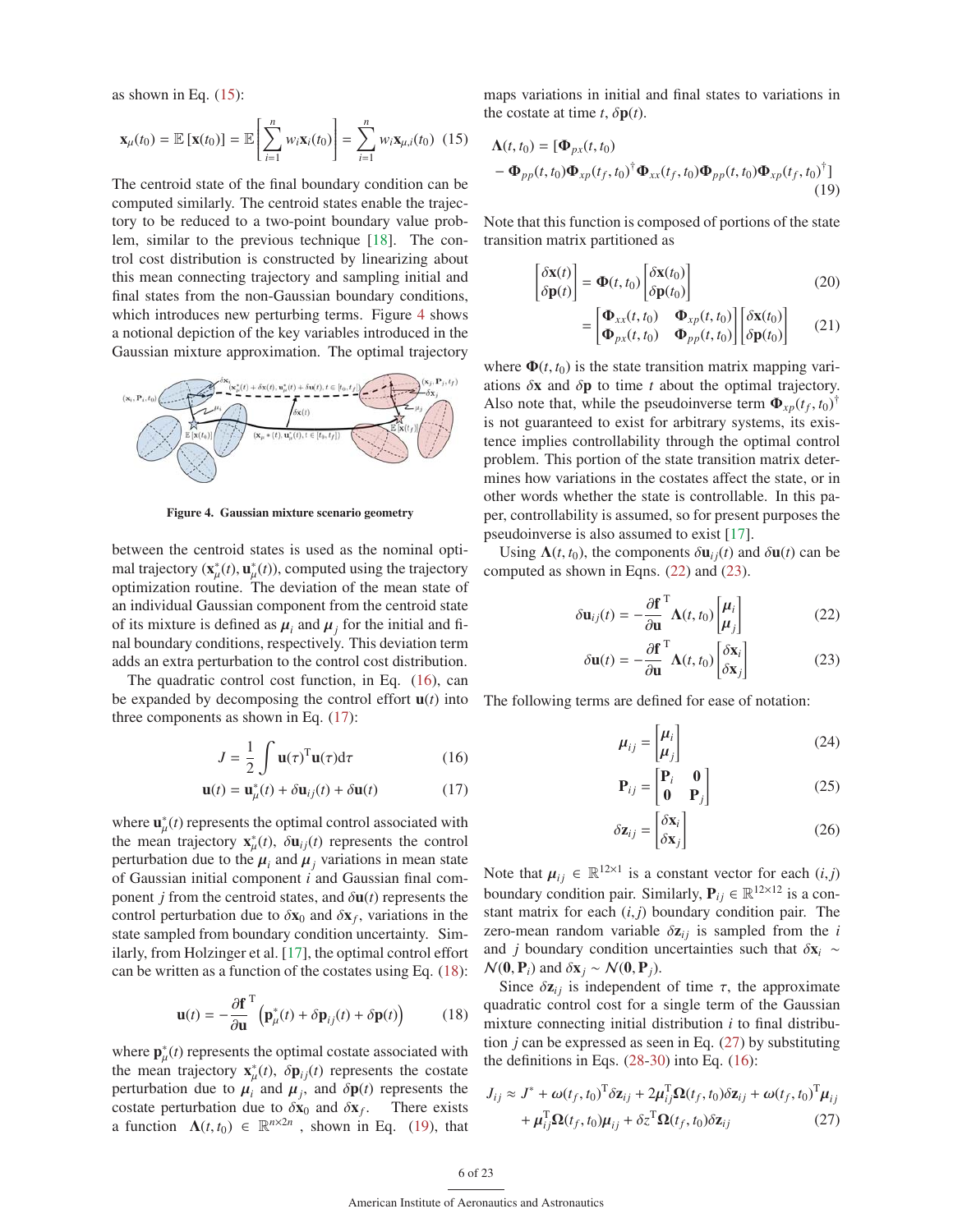$$
J^* = \frac{1}{2} \int_{t_0}^{t_f} \mathbf{u}^*(\tau)^\mathrm{T} \mathbf{u}^*(\tau) d\tau \tag{28}
$$

$$
\omega(t_f, t_0) = \int_{t_0}^{t_f} \Lambda(\tau, 0)^T \frac{\partial \mathbf{f}}{\partial \mathbf{u}} \mathbf{u}^*(\tau) d\tau
$$
 (29)

$$
\Omega(t_f, t_0) = \frac{1}{2} \int_{t_0}^{t_f} \Lambda(\tau, 0)^{\text{T}} \frac{\partial \mathbf{f}}{\partial \mathbf{u}} \frac{\partial \mathbf{f}}{\partial \mathbf{u}}^{\text{T}} \Lambda(\tau, 0) d\tau \qquad (30)
$$

*J*<sup>∗</sup> is the quadratic control cost of the optimal trajectory  $(\mathbf{x}_{\mu}^{*}(t), \mathbf{p}_{\mu}^{*}(t))$  without boundary-condition variations. The terms  $\omega(t, t_0)$  and  $\Omega(t, t_0)$  are defined relative to the optimal trajectory  $(\mathbf{x}_{\mu}^*(t), \mathbf{u}_{\mu}^*(t))$  connecting the centroid states. Combining terms, the cost  $J_{ij}$  in Eq. (27) can be re-written in a format similar to the strictly Gaussian result from Holzinger et al. [17], as shown in Eq. (31).

$$
J_{ij} = J^* + \delta J_{ij}
$$
(31)  
\n
$$
\approx J^* + \omega (t_f, t_0)^{\mathrm{T}} (\mu_{ij} + \delta \mathbf{z}_{ij}) +
$$
  
\n
$$
(\mu_{ij} + \delta \mathbf{z}_{ij})^{\mathrm{T}} \Omega (t_f, t_0) (\mu_{ij} + \delta \mathbf{z}_{ij})
$$
(32)

where  $\delta J_{ij}$  is the variational control cost due to uncertainties in the  $i^{th}$  initial and  $j^{th}$  final terms of the boundary conditions. From Holzinger et al. [17] Appendix B, the analytic first and second moments of the variational control cost,  $\delta J_{ij}$ , are:

$$
\mathbb{E}\left[\delta J_{ij}\right] = \mu_{J,ij} \approx \omega^{\mathrm{T}} \mu_{ij} + \mu_{ij}^{\mathrm{T}} \Omega_{ij} \mu_{ij} + \mathrm{Tr}\left[\Omega_{ij} \mathbf{P}_{ij}\right] \quad (33)
$$

$$
\mathbb{E}\left[\delta J_{ij}^{2}\right] = \sigma_{J,ij}^{2} \approx \left(\omega^{\mathrm{T}} + 2\mu_{ij}^{\mathrm{T}} \Omega\right)^{\mathrm{T}} \mathbf{P}_{ij} \left(\omega^{\mathrm{T}} + 2\mu_{ij}^{\mathrm{T}} \Omega\right)
$$

$$
\begin{aligned} \n\left] &= \sigma_{j,ij}^2 \approx \left( \omega^{\mathrm{T}} + 2\mu_{ij}^{\mathrm{T}} \mathbf{\Omega} \right)^{\mathrm{T}} \mathbf{P}_{ij} \left( \omega^{\mathrm{T}} + 2\mu_{ij}^{\mathrm{T}} \mathbf{\Omega} \right) \\ \n&\quad + 2 \mathrm{Tr} \left[ \mathbf{\Omega} \mathbf{P}_{ij} \mathbf{\Omega} \mathbf{P}_{ij} \right] \n\end{aligned} \tag{34}
$$

The control cost considering all *i* initial boundary conditions and *j* final boundary conditions is then the weighted sum of the individual costs between each *i* and *j*:

$$
J \approx J^* + \sum_{i=1}^{N_0} \sum_{j=1}^{N_f} w_i w_j \delta J_{ij}
$$
 (35)

where  $w_i$  is the weight of the  $i^{th}$  initial boundary condition and  $w_j$  is the weight of the  $j^{th}$  final boundary condition. Thus, the analytic expected value of the initial and final Gaussian sum boundary condition may be written as:

$$
\mathbb{E}[J] \approx \mathbb{E}\left[J^* + \sum_{i}^{N_0} \sum_{j}^{N_f} w_i w_j \delta J_{ij}\right]
$$
  

$$
\approx J^* + \sum_{i}^{N_0} \sum_{j}^{N_f} w_i w_j \mathbb{E}\left[\delta J_{ij}\right]
$$
  

$$
\approx J^* + \sum_{i}^{N_0} \sum_{j}^{N_f} w_i w_j \mu_{J,ij}
$$
(36)

which leads to the expected value of the total control cost distribution in Eq. (37):

$$
\mu_J \approx J^*
$$
  
+  $\sum_{i}^{N_0} \sum_{j}^{N_f} w_i w_j \left( \omega^{\mathrm{T}} \mu_{ij} + \mu_{ij}^{\mathrm{T}} \Omega \mu_{ij} + \mathrm{Tr} \left[ \Omega \mathbf{P}_{ij} \right] \right)$  (37)

This yields the approximate expected value of the control cost distribution connecting two Gaussian-mixture boundary conditions, and therefore can be used to approximate control cost distributions for non-Gaussian boundary conditions. Note that, in the case where the boundary conditions each consist of a single Gaussian component, the summation and weighting terms drop out and  $\mu_{ii} = 0$ , recovering the Gaussian expressions for control cost distributions from Holzinger et al. [17].

Note that the approximations shown here assume that the Gaussian components are within the region of convergence of the map  $\Lambda(t_0, t_f)$ . This assumption is more likely to be valid when the Gaussian components of the mixture are more tightly packed, as is the case after propagation of an initially Gaussian state estimate. However, if the Gaussian mixture components are more separate, this assumption may no longer be valid. Results in Section III.B show a decidedly non-Gaussian case with accurate control cost reproduction, but this is not guaranteed. Preliminary work [24] used an intermediate method where optimal trajectories were computed between each of the Gaussian components, instead of linearizing about the single optimal trajectory and applying the perturbing cost due to  $\mu_i$  and  $\mu_i$ . This introduces significant computational complexity over the approximations in this paper due to the combinatorial nature of this approach, requiring  $N_0 \times N_f$  optimal trajectories, but may be preferred based on the boundary conditions provided. Cost distributions developed using a combinatorial method are still valid for use in the remaining theory.

# B. Anomaly Detection using Binary Hypothesis Testing

The existing implementation of control cost maneuver detection forms the anomaly hypothesis using only the control cost distribution from the maneuvered trajectory, comparing the deterministic optimal control cost to the uncertainty in the maneuvered control cost distribution. This approach computes a probability that the optimal control cost was detectable over the noise in the measurements, or the probability of a maneuver [25]. However, this method does not allow specification of acceptable error rates, making comparisons to existing distance metrics, such as Mahalanobis distance, incomplete. While the cost distribution for the maneuvering (alternative) hypothesis is well defined from the previous method, an opposing distribution for the null hypothesis was not developed.

This study modifies the anomaly detection method by applying binary hypothesis testing. For the anomaly detection problem, the binary hypotheses are formulated as follows:

 $H<sub>0</sub>$  (Null Hypothesis): Observed trajectory adequately explained by quiescent state propagation with boundary condition uncertainty.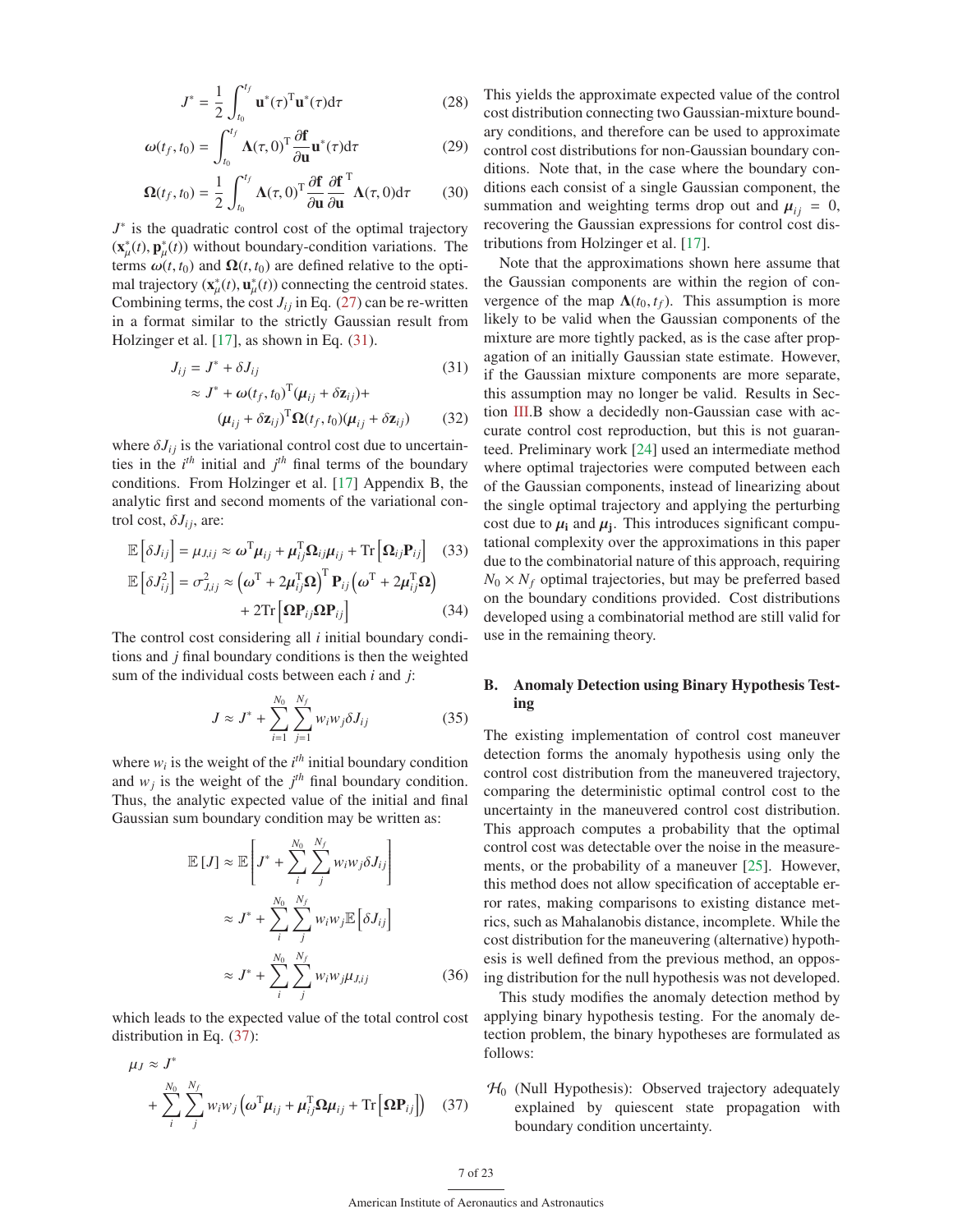$H<sub>1</sub>$  (Alternative Hypothesis): Observed trajectory not adequately explained by quiescent state propagation with boundary condition uncertainty.

Recalling the scenario from Fig. 1, the binary distributions for the null and alternate hypotheses are drawn from the maneuvering and non-maneuvering trajectories, respectively.

In the event that the null hypothesis is accepted, the change in state between observations is small enough that it more likely explained solely by uncertainty in the boundary conditions. Therefore, the associated control cost PDF  $f_0(J)$  is derived from a quiescent propagated trajectory:

$$
f_0(J) \approx \sum_{i=1}^{N_0} \sum_{j=1}^{N_0} w_i w_j \mathcal{N}\left(\mu_{J,ij}, \sigma_{J,ij}^2\right)
$$
 (38)

The Gaussian mixture approximation for control cost distribution is applied along the quiescent trajectory connecting the initial UCT boundary condition and its propagated counterpart at the later time, such that each initial Gaussian component  $i = 1, ..., N_0$  has a corresponding final Gaussian component  $j = 1, ..., N_0$ .

Alternately, if the null hypothesis is rejected, then the change in state between observations is too large to be adequately explained solely by uncertainty in the boundary conditions. The associated control cost PDF  $f_1(J)$  is derived from the maneuvering trajectory:

$$
f_1(J) \approx \sum_{i=1}^{N_0} \sum_{j=1}^{N_f} w_i w_j \mathcal{N}\left(\mu_{J,ij}, \sigma_{J,ij}^2\right)
$$
 (39)

Note that here the Gaussian mixture approximation for control cost distribution is applied along the optimal trajectory connecting the two input UCT boundary conditions, so the final condition Gaussian components *j* have changed between Eqns. (38) and (39).

This formulation was selected by analyzing a number of different theoretical scenarios to ensure the entire space of possible binary hypotheses revealed the desired behavior, as illustrated in Fig. 5. For instance, in the case of a small maneuver, the null and alternative hypothesis PDFs will mostly overlap. Since the allowable rate of false alarm,  $P_{FA}$ , is likely to be small, the corresponding threshold  $\nu$  will cause the anomaly probability  $P_D$  from Eq. (14) to be small as well. However, in the event that a large maneuver has occurred, the alternative hypothesis PDF will be shifted far to the right of the null hypothesis PDF. Using the same  $P_{FA}$  and corresponding  $\nu$ , the anomaly probability  $P_D$  is large, indicating that a maneuver has likely occurred.

The following approach applies binary hypothesis testing to spacecraft anomaly detection using control distance PDFs and prescribed acceptable false alarm and missed detection rates:



b) Small overlap, high  $P_D$ 

Figure 5. Theoretical scenarios for control cost binary hypotheses

- 1) Construct control cost PDFs for binary hypotheses,  $f_0(J)$  and  $f_1(J)$ , using Eqs. (38) and (39).
- 2) Using allowable false alarm rate  $P_{FA}$ , compute integration threshold cost  $\nu$  using Eq. (12).
- 3) Compute anomaly probability  $P_D$  using Eq. (14) using  $f_1(J)$  and  $\nu$  from previous step.

Once  $P_D$  is computed, a final thresholding process can be used to determine whether to flag as an anomaly.

- 4a) If threshold detection probability for anomaly is directly prescribed, *PD*,*thresh* is given.
- 4b) If allowable false negative (missed detection) rate prescribed,  $P_{D,thresh} = 1 - P_{FN}$ .
- 5) If  $P_D \ge P_{D,thresh}$ , flag as anomaly.

#### C. Binary Hypotheses for Mahalanobis Distance

Since Mahalanobis distance has been proposed as a potential data association and anomaly detection metric, an analogous formulation for binary hypothesis testing is also developed using Mahalanobis distance. The binary hypotheses are reinterpreted using the Mahalanobis distance formulation from Eq. (11).

The null hypothesis considers the state distribution  $f_A(x(t_f))$ , the initial distribution propagated quiescently to time  $t_f$ . Given a point sampled from distribution  $f_A$  at  $t_f$ , namely  $\mathbf{x}_A(t_f)$  ~  $\mathbf{f}_A(\mathbf{x}(t_f))$ , Eq. (40) computes the Mahalanobis distance from this point to the quiescent distribu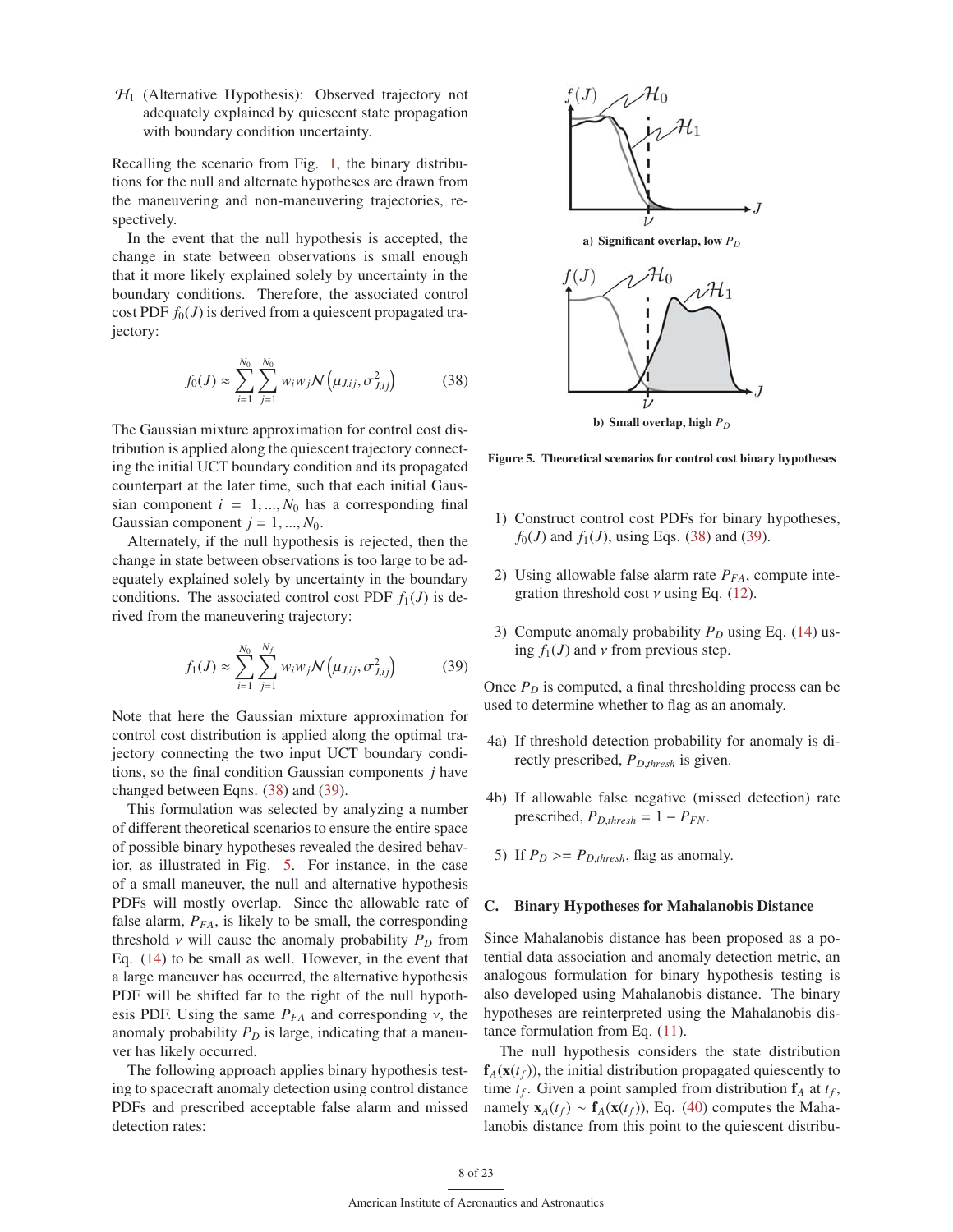tion f*A*.

$$
d_{M|\mathcal{H}_0} = \sqrt{\left(\mathbf{x}_A(t_f) - \mathbb{E}\left[\mathbf{x}_A(t_f)\right]\right)^{\mathrm{T}} \mathbf{P}_A^{-1} \left(\mathbf{x}_A(t_f) - \mathbb{E}\left[\mathbf{x}_A(t_f)\right]\right)}
$$
(40)

The alternative hypothesis considers the state distribution  $f_B(x(t_f))$  from the new observation at time  $t_f$ . Given a point sampled from distribution  $f_B$ , namely  $x_B(t_f) \sim$  $f_B(x(t_f))$ , Eq. (41) computes the Mahalanobis distance from this point to the quiescent distribution f*A*.

$$
d_{M|H_1} = \sqrt{\left(\mathbf{x}_B(t_f) - \mathbb{E}\left[\mathbf{x}_A(t_f)\right]\right)^T \left(\mathbf{P}_A(t_f) + \mathbf{P}_B\right)^{-1} \left(\mathbf{x}_B(t_f) - \mathbb{E}\left[\mathbf{x}_A(t_f)\right]\right)}
$$
\n(41)

The use of  $(P_A(t_f) + P_B)$  as the distance matrix follows the convention set by Hill et al. per Eq. (8) to describe the distance between a maneuvered distribution and the quiescent propagated distribution [23].

Similar to the control cost PDFs, this interpretation using Mahalanobis distance is justified by considering the theoretical cases of quiescent propagated state distribution  $f_A(x(t_f))$  and new state distribution  $f_B(x(t_f))$  as shown in Fig. 6. Cases I and III refer to a situation where uncertainty in the initial spacecraft state estimate is high, but uncertainty in the new estimate is reduced. Cases II and IV refer to a situation where uncertainty in the initial estimate is low, but uncertainty in the new estimate is significantly larger. In case I, the propagated distribution envelops the new state distribution, so the Mahalanobis distance PDFs show significant overlap, yielding a low probability of anomaly. In case II, the new state distribution envelops the propagated distribution, so there is once again significant overlap. The mean of the distributions are offset and uncertainty in the new observation is larger, leading to a non-negligible anomaly probability and indicating that an anomaly likely occurred between the observations to cause the change. In both cases III and IV, the state distributions no longer overlap, causing the Mahalanobis distance distributions to be further separate as well, leading to high anomaly probabilities.

In each case, this binary hypothesis Mahalanobis distance formulation effectively determines the anomaly probability as designed, providing an analogous formulation for comparison to the control distance metric.

# IV. Simulation Results

This section begins with a discussion of the algorithm implementation, followed by a demonstration and analysis of the performance of the algorithm. Sensitivity studies are also performed to assess the applicability of the methods to typical spacecraft maneuver classes.

#### A. Implementation Details

The algorithm as described in Fig. 3 is implemented in MATLAB to evaluate its performance and effectiveness.



a) State distributions



Figure 6. Theoretical scenarios for Mahalanobis distance binary hypotheses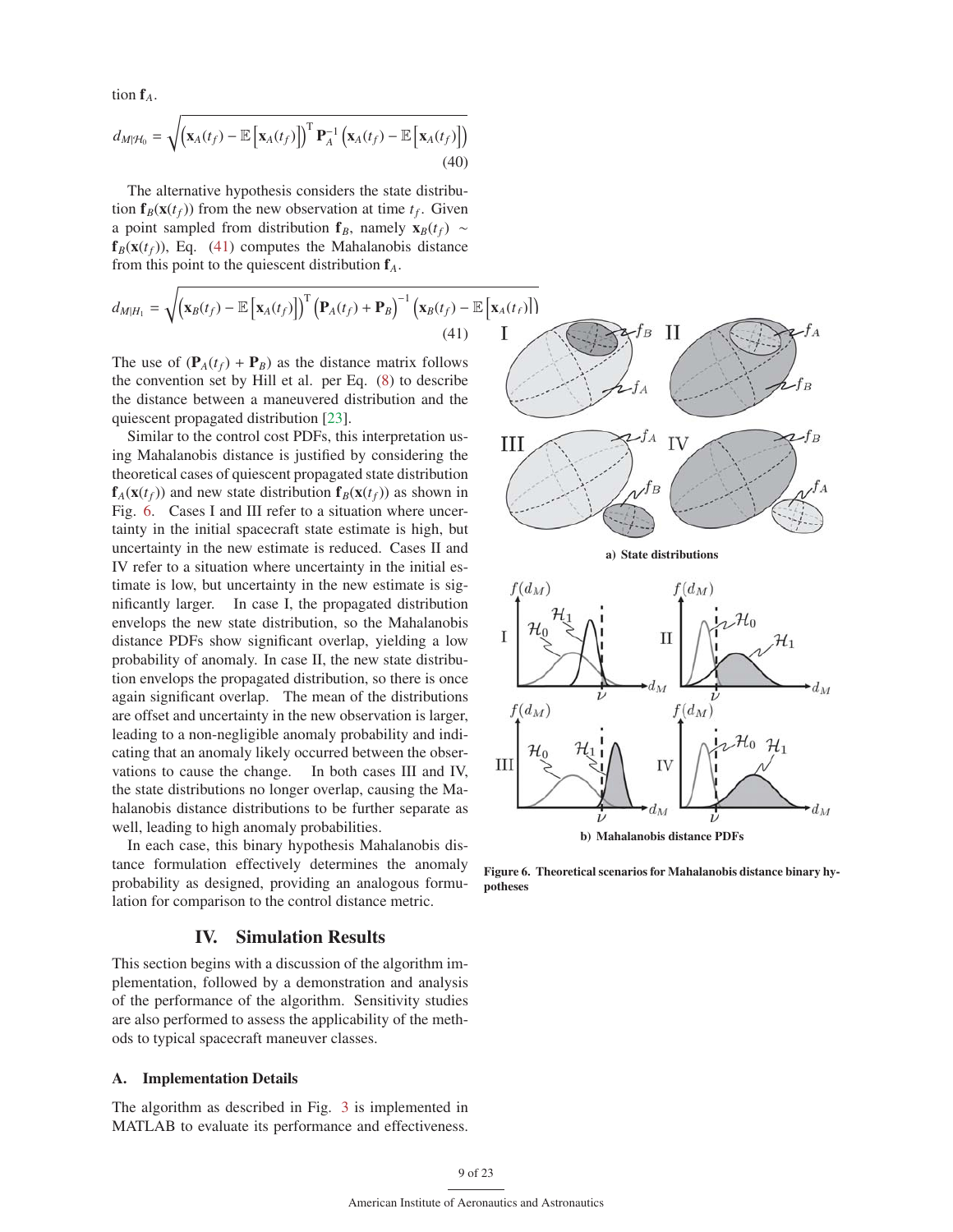Specifics for each portion of this block diagram are explained below.

### *1. Trajectory Optimization*

Using the input UCT state PDFs, the deterministic twopoint boundary value problem between the expectedvalue states is formulated into an optimization problem, discretizing the simulation into a user-defined number of time-steps, which is solved using the constrained minimization function in MATLAB, *fmincon()*. The decision variable for this minimization is a stacked vector of the thrust accelerations at each discrete time instant, and the thrust accelerations are held constant for each discrete time step. Keplerian dynamics, along with a number of user-selectable perturbation accelerations  $(J_2, J_{22}, J_3, \text{lu-}$ nar gravitational, and solar gravitational perturbations), are enforced between steps of the trajectory as equality constraints to ensure the generated trajectory dynamics are accurate. Since the partial derivatives of the dynamics with respect to the decision variables (thrust accelerations) are well known, the gradient of the constraint is supplied to the optimization function to improve convergence. The output of the direct optimization step is a nominal optimal direct trajectory of states and controls connecting the UCTs, which is refit to an optimal indirect trajectory of states and costates. The generated optimal trajectory is validated using the nonlinear dynamics to numerically integrate the proposed control vector and quantify the error between the integrated final condition and the specified final UCT boundary condition. In addition, the quiescent trajectory from the initial condition is computed under the same dynamics with the assumption that no control input is used.

#### *2. PDF Generation*

To accurately construct the control cost PDFs for Gaussian-mixture boundary conditions, a localized Monte-Carlo-like method is employed to sample from the boundary conditions and apply the Gaussian-mixture control cost approximation. This is done by selecting one of the boundary condition Gaussian components from the mixture randomly with a probability based on the weighting for that particular Gaussian component. Once the Gaussian components are selected for the initial and final states, the deviation  $\mu_{ij}$  and covariance  $P_{ij}$  terms are known. The zero-mean random variable  $\delta z_{ij}$  is selected using the covariance information for the chosen Gaussian components. With all the required terms gathered, the quadratic cost is computed using Eq. (16). When generating the numerical PDFs, if a negative-valued cost is generated, that sample is discarded and another sample is drawn. The number of samples required to construct this distribution depends on the scenario. In this study, the control cost distribution is sampled  $n_{\text{r}} = 10000$ times, an amount shown in previous studies to be able to

reconstruct the non-linearized control cost distributions in a similar scenario [24], and the samples are used to construct the approximate control cost PDF. This process is performed using both the quiescent and maneuvering trajectories to form both null hypothesis  $f_0(J)$  and alternative hypothesis  $f_1(J)$  PDFs. This process could equivalently be performed analytically by forming a Gaussianmixture using  $\mu_{J,ij}$ , and  $\sigma_{J,ij}$  from Eqs. (10) and (34) along with  $w_i$  and  $w_j$  for each boundary condition. The localized Monte-Carlo-like approach is chosen for simplicity of implementation. Mahalanobis distance PDFs are constructed in a similar manner. Samples from each boundary condition are used in conjunction with Eqs. (40-41) to develop PDFs for each hypothesis.

#### *3. Anomaly Detection*

Once PDFs are obtained for each hypothesis, anomaly detection is performed the same for both control distance and Mahalanobis distance. CDFs for both null and alternative hypotheses are computed, noting that the lower limit of integration becomes 0 since the distance cannot be negative.

$$
F_0(x) = \int_0^x f_0(y) dy
$$
 (42)

$$
F_1(x) = \int_0^x f_1(y) dy
$$
 (43)

Applying Eq. (12), the input allowable false alarm rate  $P_{FA}$  is used to compute the threshold  $\nu$  by interpolating on the null hypothesis CDF,  $F_0$ . Using the threshold  $\nu$  and applying Eq. (14), the probability of anomaly is computed by interpolating on the alternative hypothesis CDF, *F*1.

#### B. Gaussian Mixture Approximation Validation

The Gaussian mixture approximation promises a more computationally tractable method for addressing non-Gaussian boundary conditions; however, it still must provide an accurate reconstruction of the uncertainty cost distribution. To validate the Gaussian mixture approximation of control cost distributions, a synthetic scenario is constructed for a GEO spacecraft with a non-Gaussian boundary condition state distribution, represented using Gaussian mixtures. The orbital elements for the boundary conditions are listed in Tables 1-2. This particular scenario is selected to illustrate the ability to generate and handle non-Gaussian control cost distributions using the binary hypothesis testing approach outlined above. The initial condition occurs 30 minutes before the ascending node passage, and the 3 Gaussian terms vary only in inclination. The final condition occurs 30 minutes after the ascending node passage, with 2 Gaussian terms varying only in inclination. Note that the asymmetry in the Gaussian mixtures ( $N_0 = 3, N_f = 2$ ) is entirely allowed by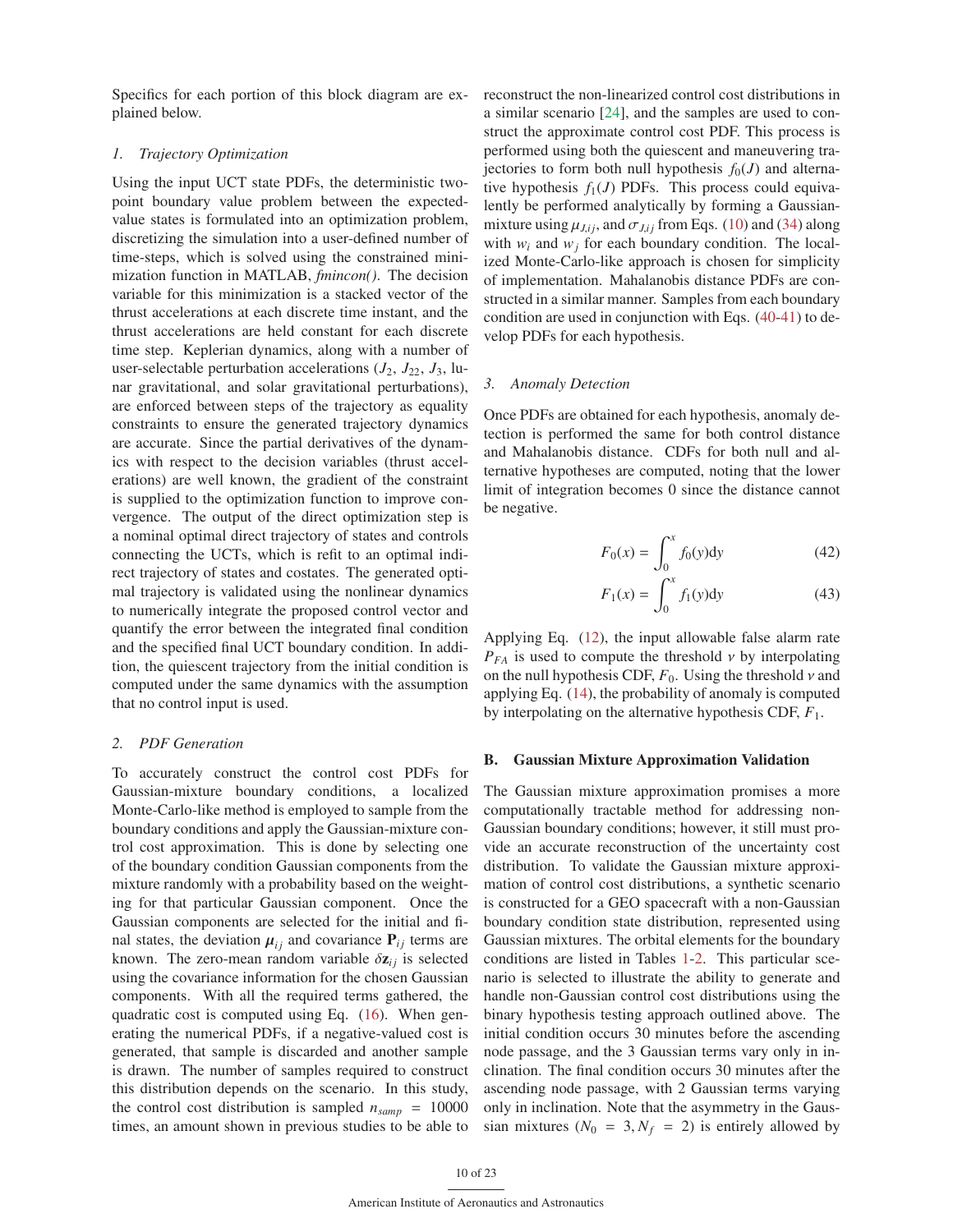the formulation in Section III.A. These particular boundary conditions represent a 1 hour observation gap wherein the observed spacecraft has performed a small inclination correction. The  $1-\sigma$  boundary condition uncertainties are initialized at 10 meters in position and 10 centimeters-persecond in velocity. These values are selected to generate multimodal cost distributions when scaled by  $\alpha$  to emphasize the generality of the analytical contributions.

|                                    | <b>Initial Condition</b> |       |       |
|------------------------------------|--------------------------|-------|-------|
| <b>Parameter</b>                   | $i=1$                    | $i=2$ | $i=3$ |
| Weighting, $w$                     | 0.34                     | 0.33  | 0.33  |
| Semi-major Axis, a (km)            | 42164                    | 42164 | 42164 |
| Eccentricity, e                    |                          |       |       |
| Inclination, $i$ (deg)             | 0.015                    | 0.025 | 0.035 |
| Long. of Asc. Node, $\Omega$ (deg) |                          |       |       |
| Arg. of Periapsis, $\omega$ (deg)  |                          |       |       |
| True Anomaly, $\theta$ (deg)       | 352.5                    | 352.5 | 352.5 |

Table 1. Boundary condition orbital elements for Gaussian mixture inclination change

Table 2. Initial boundary condition orbital elements for Gaussian mixture inclination change

|                                    | <b>Final Condition</b> |       |
|------------------------------------|------------------------|-------|
| <b>Parameter</b>                   | $i=1$                  | $i=2$ |
| Weighting, $w$                     | 0.5                    | 0.5   |
| Semi-major Axis, a (km)            | 42164                  | 42164 |
| Eccentricity, e                    |                        |       |
| Inclination, $i$ (deg)             | 0.00                   | 0.01  |
| Long. of Asc. Node, $\Omega$ (deg) |                        |       |
| Arg. of Periapsis, $\omega$ (deg)  |                        |       |
| True Anomaly, $\theta$ (deg)       | 7.5                    | 75    |

For validation purposes, an alternate method is used to generate control cost distributions through direct sampling of the boundary conditions and non-linearized trajectory optimization. For each run, a state is selected at random from the initial and final Gaussian mixture boundary conditions. The optimal control between the chosen boundary conditions is computed, and the resulting control cost is collected before selecting another pair of boundary conditions. This process is repeated  $n_{\text{ramp}} =$ 5000 times to sample the control cost space, binning the results to construct a control cost PDF. Since this method does not make the simplifying assumption of linearizing about a best-estimate trajectory, it more accurately generates the actual control cost distribution between the Gaussian mixture boundary conditions, at the expense of much longer computation times.

Figure 7 shows the normalized PDF and associated CDF resulting from both these methods. The solid lines indicate the non-linearized propagation, labeled "True," and the dashed lines indicate the control cost distribution generated using the Gaussian mixture approximation method, labeled "Aprx." Inspection of the normalized

PDFs shows significantly non-Gaussian control cost distributions, as expected given the separation in the boundary condition components: transitioning from initial component  $i = 1$  to final component  $j = 1$  uses significantly less fuel than from initial component  $i = 3$  to final component  $j = 1$ . Despite the differences in approach, the control cost PDFs and CDFs agree well between the nonlinearized and approximated methods, demonstrating the efficacy of contribution 1: the Gaussian mixture control cost approximation.



Figure 7. Comparison of control cost distributions using the nonlinearized and approximate methods

Since the CDFs are nearly identical, the binary hypothesis testing algorithm yields a nearly identical probability of anomaly using either method. To further demonstrate the applicability of contribution 2, the binary hypothesis testing algorithm, a sample calculation of anomaly probability is illustrated using Fig. 7. Assuming an allowable false alarm rate of 5%, or  $P_{FA} = 0.05$ , the threshold *v* is calculated from Eq. (12) by interpolating on the  $H_0$ CDF to find the cost where  $F_0(J) = 1 - P_{FA}$ . Given the threshold cost, the false negative probability is calculated using Eq. (13) by interpolating on the  $H_1$  CDF, such that here  $P_{FN} = F_1(v) = 0.54$ . Recalling that  $P_D = 1 - P_{FN}$ , the probability of anomaly for this scenario is therefore  $P_D = 0.46$ , or  $46\%$ .

Table 3. Timing comparison for validation scenario

| <b>Method</b>           | <b>Complexity</b>    | <b>Actual Time (s)</b> |
|-------------------------|----------------------|------------------------|
| Non-Linearized          | $O(n_{\text{samp}})$ | 53450                  |
| <b>GM</b> Approximation | O(c)                 | 2.835                  |

Given the similarity of the PDFs, the computational complexity savings of the Gaussian mixture approximation method offers a significant benefit inherent in the first contribution. Table 3 shows the time required to perform the full anomaly detection algorithm for both of these scenarios. These results are in-line with expectation, as the trajectory optimizer is expected to be the computational bottleneck. The non-linearized validation method runs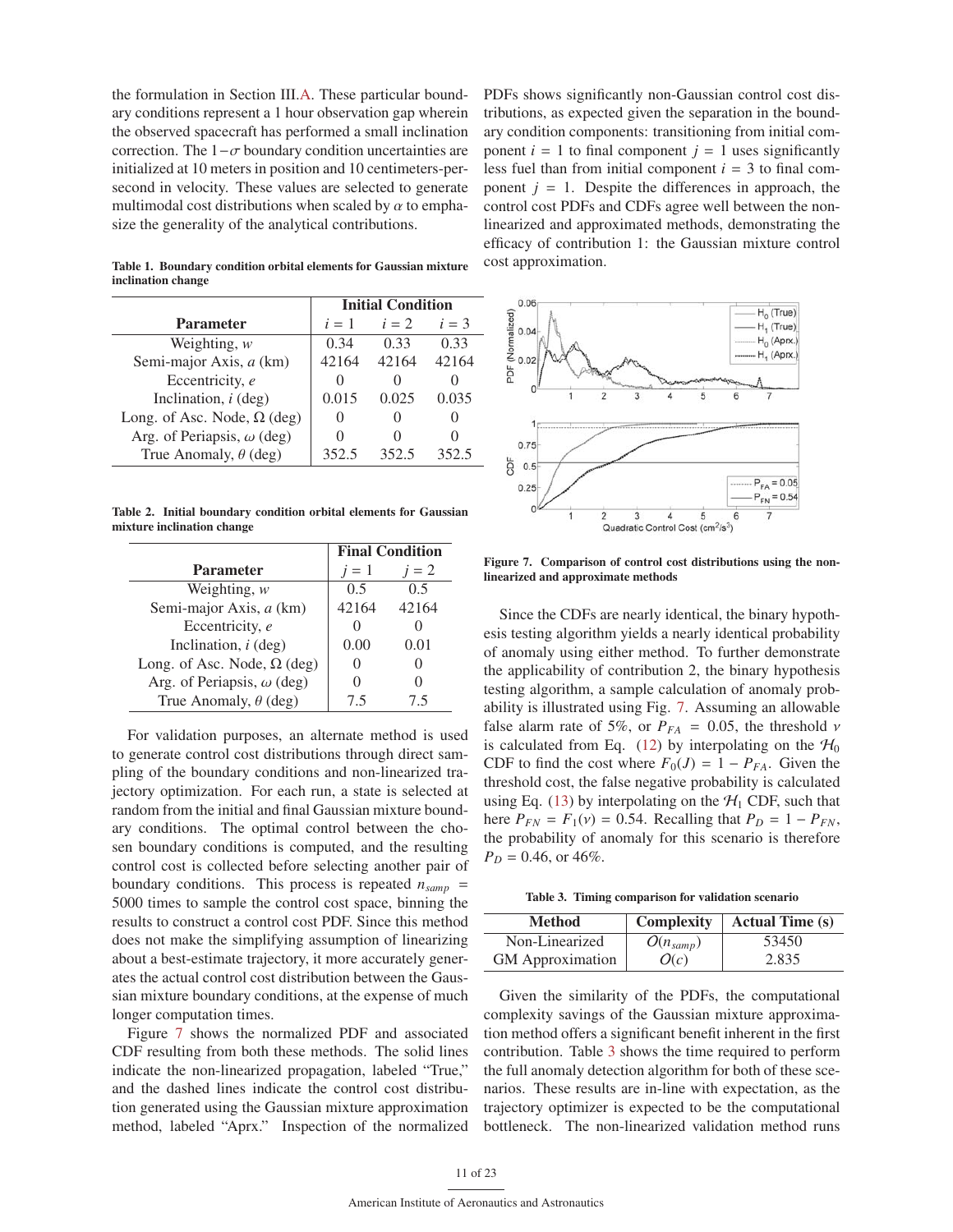in roughly  $O(n_{\text{samn}})$  time since a trajectory optimization is required for each sample (with small variations in the time required for each sample based on the boundary conditions). In comparison, the Gaussian-mixture approximation method only requires a single trajectory optimization, and therefore runs in nearly constant time, or  $O(c)$ . Therefore, when considering the computational complexity improvements, the Gaussian mixture approximation method significantly outperforms the non-linearized approach while maintaining accuracy in the control cost PDF and therefore performing similarly in anomaly detection.

In order to test the efficacy of the Mahalanobis distance Gaussian-mixture method proposed, the same scenario is used to develop PDFs and CDFs for the binary hypotheses using Mahalanobis distance. In comparison to the control distance method, the Mahalanobis distance PDFs from the individual Gaussian components are more distinct, so the combined PDF forms narrow peaks in an extremely non-Gaussian manner as seen in Fig. 8. In particular, the null hypothesis distribution covers a wide range of Mahalanobis distance values, since the quiescent propagated distributions are very dissimilar. The wide null hypothesis distribution causes the distance threshold for 95% anomaly confidence to be large, yielding an effectively 0% anomaly detection, similar to Case I in Fig. 6.



Figure 8. Mahalanobis distance distributions for non-Gaussian boundary conditions

Additionally, the Mahalanobis distance Gaussian mixture formulation is significantly more computationally expensive due to the complicated combined covariance calculation in Mahalanobis distance PDF generation. Without this calculation, in the purely Gaussian case, Mahalanobis distance is computed quicker than control distance, since Mahalanobis distance does not require trajectory optimization. Adding in the combined covariance calculation for non-Gaussian boundary conditions significantly increases computation time over the control distance method, as shown in Table 4.

Using the formulations developed in the Theory sec-

Table 4. Timing comparison by algorithm segment

| <b>Algorithm Segment</b> | CD(s) | MD(s)  |
|--------------------------|-------|--------|
| Trajectory Optimization  | 1.845 |        |
| <b>PDF</b> Generation    | 0.762 | 11.347 |
| <b>Anomaly Testing</b>   | 0.229 | 0.225  |
| <b>Total</b>             | 2.835 | 11.572 |

tion, these results demonstrate the ability to take non-Gaussian boundary conditions and form PDFs and CDFs for use in binary hypothesis testing. The control distance method proved to be better in the detection of this particular maneuver, but the following simulation results will delve deeper into performance of each algorithm in different maneuver detection scenarios.

#### C. Synthetic Data - Inclination Change

Having shown the ability to accurately construct control cost PDFs for non-Gaussian boundary conditions, the anomaly detection algorithm is next evaluated by parameterizing the problem to assess sensitivity. For the remaining results in this paper, the boundary conditions are simplified to single Gaussian distributions for ease of parameterization and discussion, but similar simulations could be performed using Gaussian mixtures as shown above.

A simulated scenario is constructed to emulate an inclination change performed at GEO, termed a North-South station-keeping maneuver in operations. Typically, satellites at GEO will be placed into orbit slots and given allowable deviations in the North-South and East-West directions. This particular scenario employs a 0.02 degree inclination change, similar in magnitude to that observed in the available real-world data (Section V.A). The goal of this scenario is to analyze the sensitivity of both the control distance and Mahalanobis distance binary hypothesis testing methods to changes in observation gap, uncertainty, and false alarm rate. Each of these three parameters are varied systematically in simulation for evaluation.

The observation gap is varied between 10 minutes and 48 hours. Each element of the  $6 \times 6$  covariance matrix is varied by an uncertainty scaling parameter  $\alpha$ . The  $1 - \sigma$ boundary condition position uncertainty is initialized at 1 meter and varied up to 250 meters using the scaling parameter  $\alpha$ . Likewise, the  $1 - \sigma$  boundary condition velocity uncertainty is also varied between 1 centimeter-persecond and 250 centimeters-per-second using the scaling parameter  $\alpha$ . The prescribed false alarm rate is varied between 0.5% and 10%, or  $P_{FA} = 0.005$  to 0.10. For each combination of observation gap, boundary condition uncertainty, and prescribed false alarm rate, the anomaly probability is computed using both the control distance and Mahalanobis distance metrics. This produces a 4-dimensional dataset,  $(P_D : \delta t, \alpha, P_{FA})$ , which is best viewed as a set of contour plots using slices of constant *PFA*.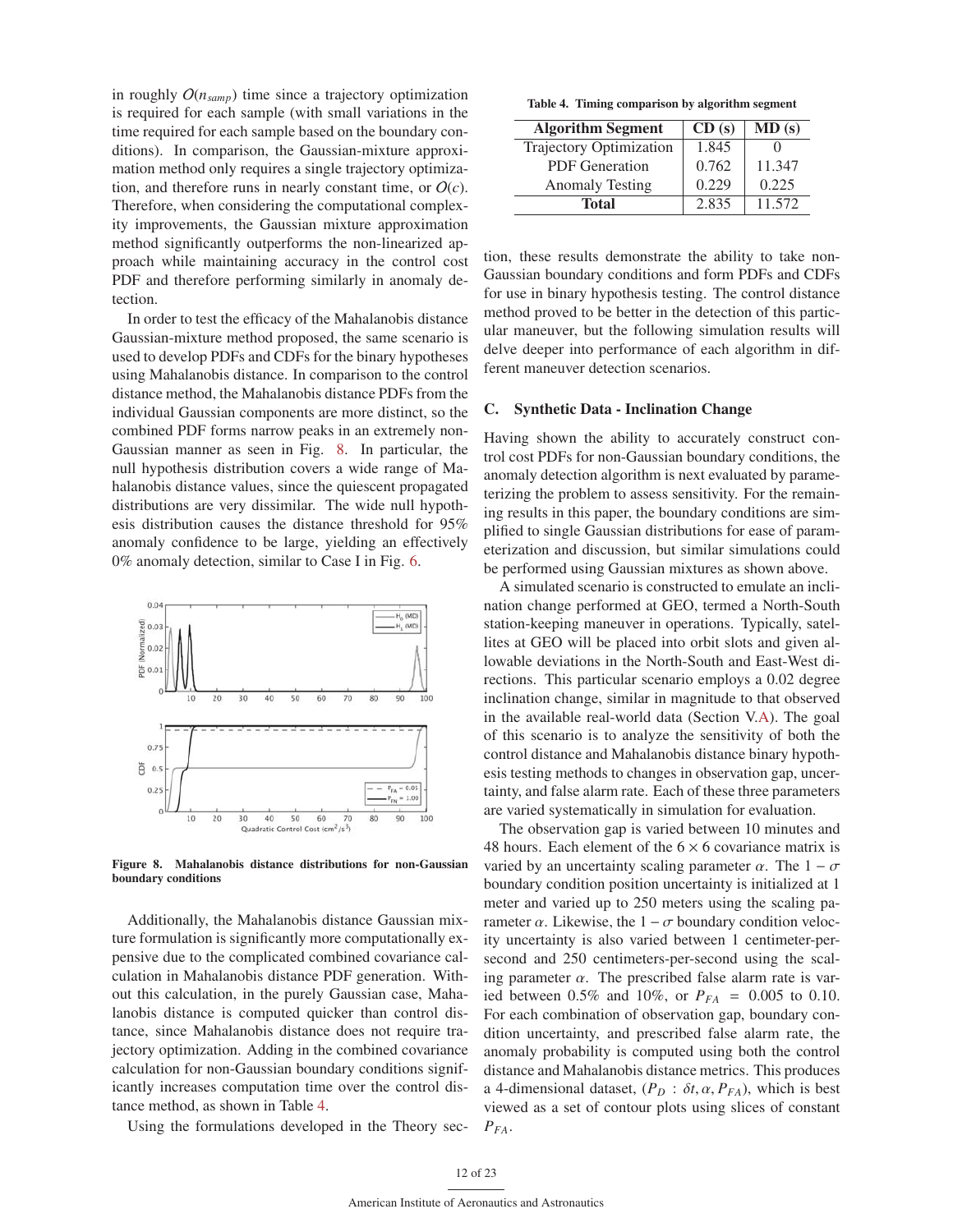Figure 9 presents a contour plot for a subset of the control distance sensitivity study data using a false alarm probability  $P_{FA} = 0.05$ . Note that, though the uncertainty scaling parameter  $\alpha$  is varied from  $1 \le \alpha \le 250$ , a subset of this range ( $\alpha$  >= 10) has been plotted to highlight trends. Toward the left of the uncertainty axis, boundary condition uncertainty is low, so it is easier to distinguish between the non-maneuvered and maneuvered trajectories; therefore, anomaly probability is high ( $P_D \approx 1$ ). Increasing boundary condition uncertainty causes more overlap in the control distance distributions, introducing values of  $P_D < 1$  as the propagated uncertainty is large enough to account for the new observation. Additionally, a slight spike in anomaly probability can be seen around half-orbit period observation gaps, which coincides with the furthest out-of-plane difference between the quiescent and maneuvered trajectories. At these points, boundary condition uncertainty must be significantly greater to cause overlap between the trajectories, showing increased sensitivity to the maneuver at that condition.



Figure 9. Control distance probability of anomaly contours vs uncertainty scaling parameter and observation gap, simulated inclination change maneuver,  $P_{FA} = 0.05$ .

Additional contour plots for different false alarm probabilities can be seen in Fig. 16 of Appendix A. Each subfigure shows a contour plot of anomaly probability for a prescribed false alam rate, where the darker colors indicate a higher probability of anomaly. Here, false alarm rates of 0.5%, 1%, 5%, and 10% were used. As expected, the algorithm declares higher probabilities of anomaly for a fixed observation gap and uncertainty as the allowable rate of false alarm increases because the threshold for maneuver detection is lessened. The remainder of the trends are consistent regardless of false alarm probability, so they are relegated to Appendix A for reference.

Figure 10 presents the same anomaly probability data using Mahalanobis distance distributions, with a more complete set of plots featured in Fig. 17 of Appendix A. Similar trends observed with control distance can also be noted for Mahalanobis distance: increasing the rate of false positives increases the probability of anomaly, and increasing uncertainty yields lower confidence in anomaly detection. However, Mahalanobis distance also shows significant variability, specifically with resonances near orbital half-periods (shown 12 and 36 hours for GEO). At these points, the non-maneuvered and maneuvered orbits, for  $H_0$  and  $H_1$  respectively, are at their furthest separation ( $H_0$  at its maximum out-of-plane distance), making the state difference large. Additionally, a smaller spike can be seen at the orbit periods (24 and 48 hours) where both orbits lie in the equatorial plane, due to significant velocity vector differences between the  $\mathcal{H}_0$  and  $\mathcal{H}_1$  orbits despite similar positions.



Figure 10. Mahalanobis distance probability of anomaly contours vs uncertainty scaling parameter and observation gap, simulated inclination change maneuver,  $P_{FA} = 0.05$ .

It can be seen that, at some observation gap durations, Mahalanobis distance is significantly more sensitive to inclination change maneuvers, as evidenced by the higher probabilities of anomaly at higher uncertainty. However, this is not always the case, as at times the control distance metric and Mahalanobis distance metric are comparable in detection probabilities. This variation with observation gap time is a dangerous aspect of using Mahalanobis distance to develop maneuver detection thresholds. Since Mahalanobis distance is very dependent upon the observation time, this requires a better understanding and more careful consideration of the dynamics of the spacecraft and what kind of maneuver it would perform at what point in the orbit. Control distance, however, is more consistent with time, allowing the development of a more general-use threshold for the North-South stationkeeping maneuver at GEO. Additionally, the reliability of uncertainty quantification is a concern when considering the uncertainty sensitivity advantage of Mahalanobis distance. In Section VI a synergistic implementation is discussed, using both control distance and Mahalanobis distance to leverage the advantages of both methods.

Alternate test cases (omitted from this paper for space and uniformity between examples) showed that both al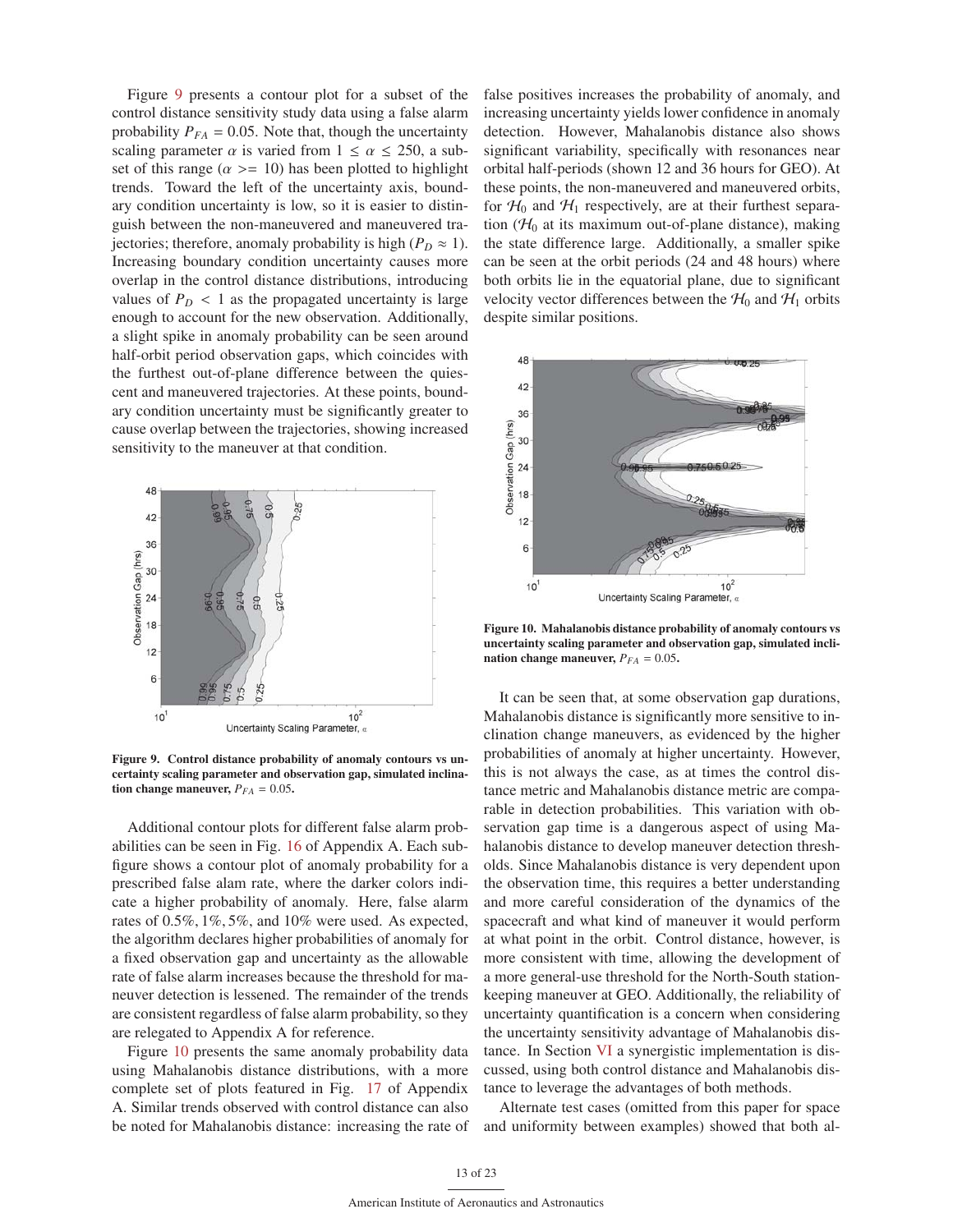gorithms were more sensitive to velocity uncertainty than position uncertainty. For instance, in the control distance test cases shown here, the algorithm struggles to detect maneuvers above  $\alpha = 100$ , which corresponds to 100 meters in position uncertainty and 100 centimeters-persecond in velocity uncertainty. Manually changing the boundary condition uncertainties to include cases lower velocity uncertainty showed improved anomaly detection performance even at higher position uncertainty.

#### D. Synthetic Data - Phasing Maneuvers

A similar sensitivity study is conducted for a phasing maneuver at GEO. This maneuver type is termed East-West station-keeping, as it refers to the satellite maintaining a specific longitude over the Earth. A 0.1 degree change in longitude is prescribed, selected to represent drifting completely across a  $\pm 0.05$  degree GEO slot. The same parameters (observation gap, boundary condition uncertainty, and false alarm rate) are varied over the same ranges.

Figures 11 and 12 present the probability of anomaly contours for the orbit phasing maneuver for both control distance and Mahalanobis distance, respectively. More complete sets of data are featured in Appendix A, Fig. 18 for control distance and Fig. 19 for Mahalanobis distance. Once again, some trends hold true for both control distance and Mahalanobis distance: increasing uncertainty decreases anomaly probability while increasing allowable false alarm rate increases anomaly probability. In this case, however, both methods show significant variation with observation gap. Performing a 0.1 degree longitude change over 10 minutes requires significantly more fuel than over 24 hours, where the spacecraft can more effectively utilize natural dynamics and slightly adjust its semi-major axis to transfer to a different point in the orbit. Therefore, maneuvers of this kind over small observation gaps are much easier to detect.



Figure 11. Control distance probability of anomaly contours vs uncertainty scaling parameter and observation gap, simulated phasing maneuver,  $P_{FA} = 0.05$ .



Figure 12. Mahalanobis distance probability of anomaly contours vs uncertainty scaling parameter and observation gap, simulated phasing maneuver,  $P_{FA} = 0.05$ .

An interesting note in this scenario is that control distance either matches or outperforms Mahalanobis distance for much of the first orbit period, predicting higher probabilities of anomaly for the same uncertainty, observation gap, false alarm rate triplet. However, as the observation gap increases, Mahalanobis distance again shows considerable variation, yielding higher anomaly probabilities than control distance at 34 hours and lower probabilities at 26 hours. Once again, the observation time can be seen to be a significant factor in anomaly detection for Mahalanobis distance, requiring knowledge of the spacecraft's position in its orbit. For control distance, while it is more sensitive to time for East-West maneuvers than North-South, it still shows improved consistency in medium-duration cases, albeit with lower anomaly sensitivity.

# V. Empirical Data Results

# **Station-Keeping**

To complement the simulated scenarios, the algorithm is also tested using real operational data, the availability of which drove the construction of the simulated inclination change scenario. The real data, taken from observations of the Galaxy 15 geostationary satellite by the Wide Area Augmentation System (WAAS), spans a month of operation and includes Earth-centered Earthfixed (ECEF) position and velocity, as well as radial, intrack, and cross-track (RIC) acceleration, as seen by a rotating Hill frame attached to the spacecraft. WAAS is an extremely accurate navigation system that uses a network of ground-based reference stations to measure small variations in GPS satellite signals to develop deviation corrections (DCs). The DCs are then broadcast by GPS satellites to improve position accuracy calculations for WAASenabled GPS receivers.

Figure 13 shows the cross-track acceleration data for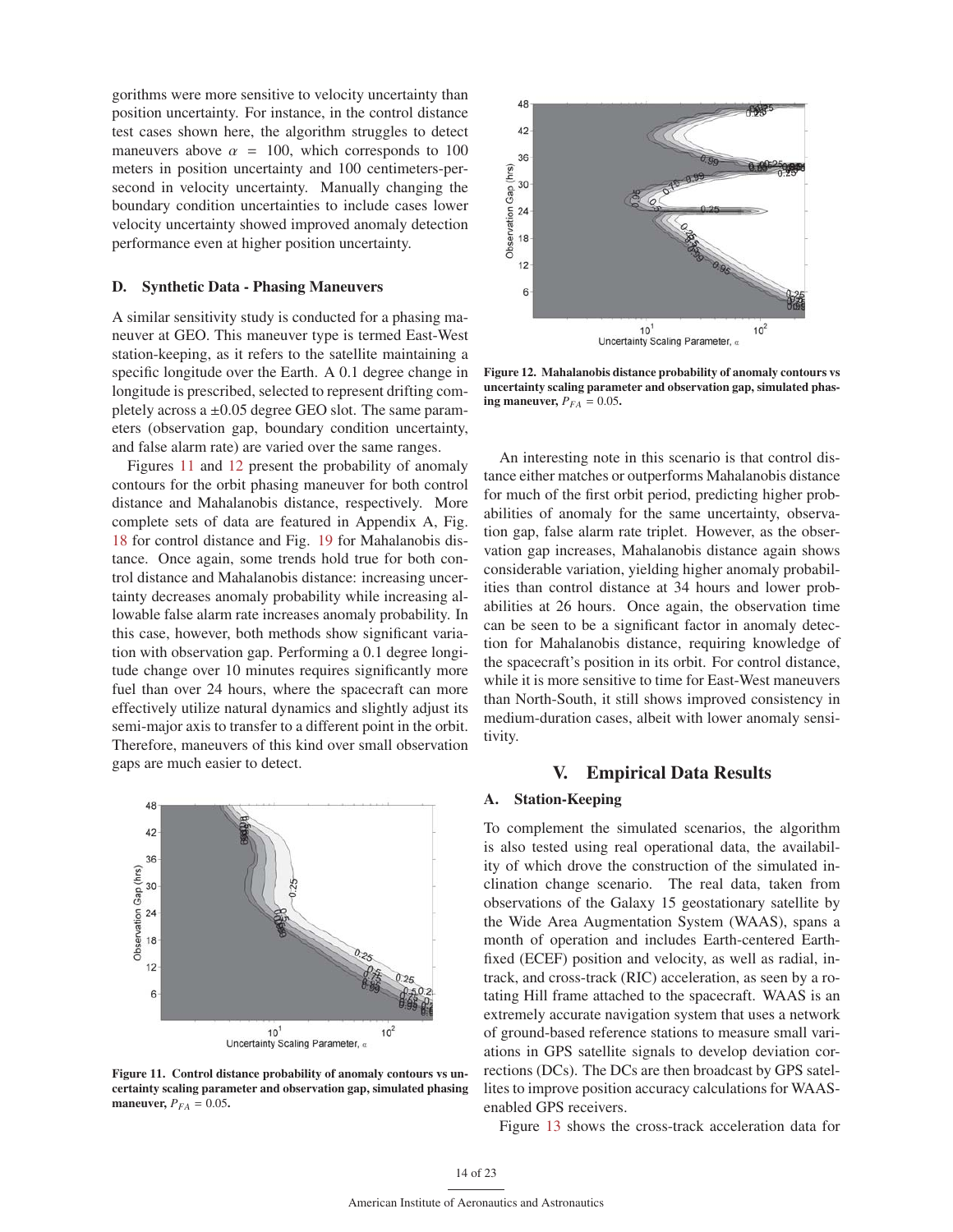

Figure 13. Cross-track acceleration for Galaxy 15 satellite, real data

the empirical dataset. Inspection of the acceleration data reveals two large anomalous cross-track acceleration events, candidates for North-South inclination stationkeeping maneuvers, during days 7 and 22. The selected maneuver, the peak during day 7, resulted in a 0.03 degree inclination change. Simulation initial and final conditions are selected corresponding to the desired observation gap such that the maneuver is always in the middle of the selected time span. For instance, for a 6 hour observation gap, the initial condition is the spacecraft state 3 hours before the maneuver, and the final condition is the state 3 hours after the maneuver. The real-world data is analyzed in a similar manner to the synthetic data by varying observation gap, boundary condition uncertainty, and prescribed false alarm rate.



Figure 14. Control distance probability of anomaly contours vs uncertainty scaling parameter and observation gap, real-data (WAAS) inclination change maneuver,  $P_{FA} = 0.05$ .

The results of the real data sensitivity study are seen in Fig. 14 and 15 for control distance and Mahalanobis distance, respectively. This data is nearly identical to that of the simulated inclination change scenario, showing the same trends with respect to all varied parameters. In this scenario, Mahalanobis distance is still more sensitive in its detection of the maneuver at higher uncertainties. However, control distance remains more consistent with respect to observation gap, allowing for improved application to arbitrary space objects without requiring specific knowledge of the object's spot in its orbit. The agreement



Figure 15. Mahalanobis distance probability of anomaly contours vs uncertainty scaling parameter and observation gap, real-data (WAAS) inclination change maneuver,  $P_{FA} = 0.05$ .

between these results and Fig. 9 and 10 lends confidence to the applicability of this approach in an operational setting. Additional results using different false alarm rates are presented in Appendix A, Fig. 20 and 21 for control distance and Mahalanobis distance, respectively. As with the synthetic scenarios, increasing  $P_{FA}$  lowers the threshold for anomaly probability calculation and thus increases anomaly probability. The remaining observation gap and uncertainty trends remain unaffected by  $P_{FA}$ .

# VI. Operational Application

The simulation results presented in this paper explore a range of different maneuver and boundary condition cases; this section condenses these results and provides recommended operational use cases for each anomaly detection method. In situations where the separation between the Gaussian components of the Mahalanobis distance Gaussian mixture are greater than their covariances, combined Mahalanobis distance PDFs tend to be segmented (see Fig. 8), which significantly reduces the ability to detect anomalies using the Mahalanobis distance method. Moreover, regardless of the mixture component separations, the Mahalanobis distance method incurs a significant computation time penalty for non-Gaussian boundary conditions due to the costly requirement to recompute the relevant covariance at each intermediate propagation time-step. In contrast, the computational burden of control distance is approximately constant regardless of whether or not boundary conditions are Gaussian. In the Gaussian case, control distance takes approximately 2- to 3-times as long to compute, and Mahalanobis distance is more sensitive in maneuver detection in most but not all cases. The two methods are complementary; when one performs less effectively, the other remains sensitive to anomalies. The WAAS data supports results generated by the simulated cases, providing empirical support for these results.

Based on these observations, the control distance met-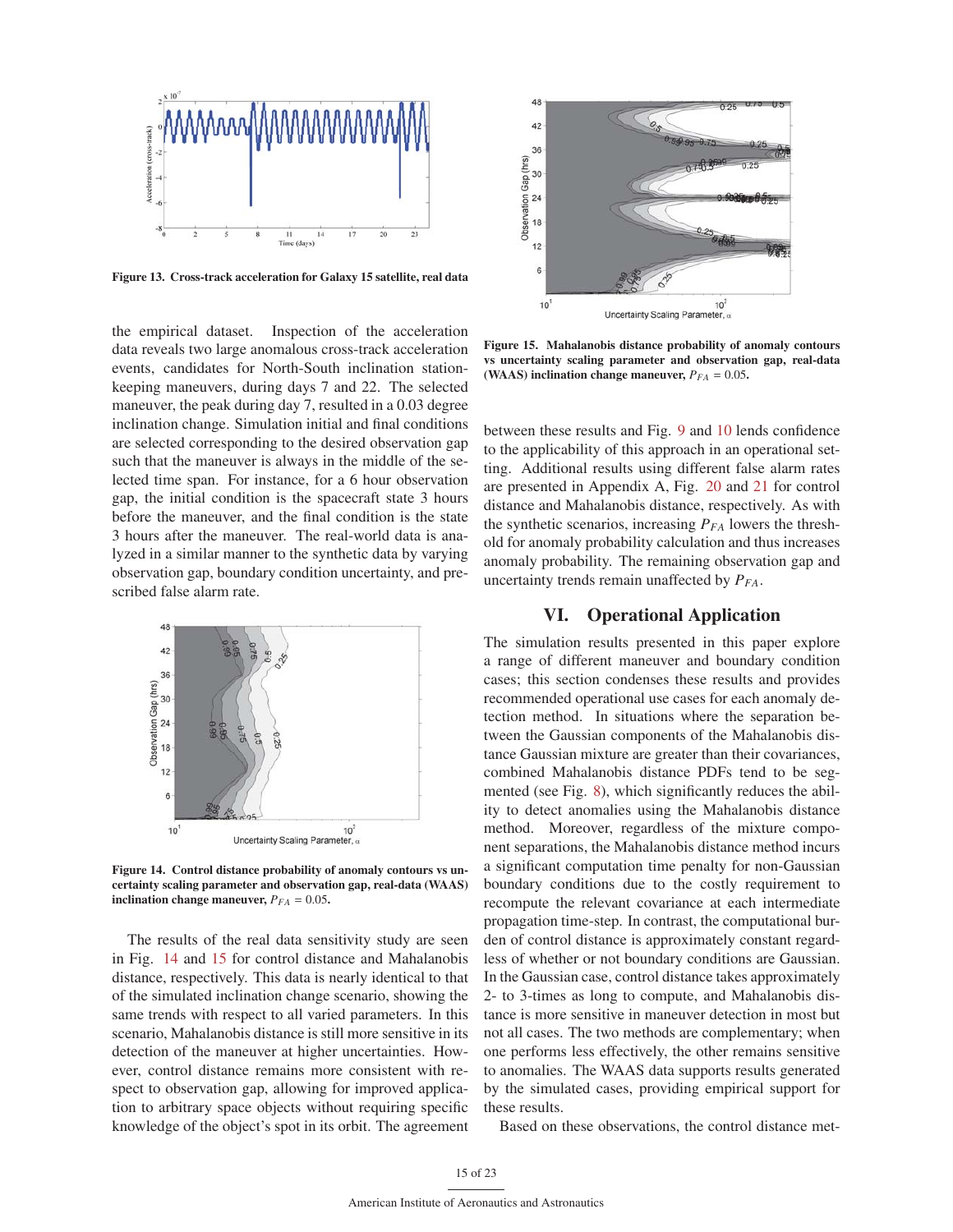ric is recommended in applications with non-Gaussian boundary condition uncertainties to avoid significant computation penalties, as well as poorly conditioned anomaly detection in more-segmented Gaussian mixture cases. For Gaussian boundary conditions, Mahalanobis distance is in general more sensitive to anomalies. However, since neither method always dominates in anomaly detection for Gaussian boundary conditions, the control distance method could be implemented alongside Mahalanobis distance without significant computational complexity increase. Implementing control cost in both cases gracefully handles transitions from Gaussian to non-Gaussian boundary conditions, maintaining performance without introducing significant computational complexity.

### VII. Conclusions

The control distance metric provides a natural means of associating spacecraft observations by subsuming the orbital dynamics into the association metric. This effort modifies the control distance anomaly detection approach to address error-rate shortcomings in the single hypothesis method and relax Gaussian boundary condition assumptions. The inclusion of Gaussian mixture approximations and a binary hypothesis test approach allow control of allowable error rates and enable comparisons using anomalous and quiescent hypotheses. An analogous set of hypotheses is constructed for Mahalanobis distance and extended to allow for non-Gaussian uncertainties. For both Gaussian and non-Gaussian boundary conditions, simulation results show control distance is able to compute anomaly probabilities at an operationally acceptable computational cost. The Gaussian test cases show Mahalanobis distance to be generally but not uniformly more sensitive to anomalies. However, Mahalanobis distance anomaly detection is less consistent with observation gap, and the Mahalanobis distance approach is less effective in both anomaly detection and computational complexity with non-Gaussian boundary conditions. This study concludes that, the control distance method is preferred for use with non-Gaussian boundary conditions, while both Mahalanobis distance and control distance should be implemented for Gaussian boundary conditions for added robustness.

**VIII.** Acknowledgements<br>This material is based on research sponsored by the Air Force Research Laboratory under contract number FA9453-13-1-0282. The views and conclusions contained herein are those of the authors and should not be interpreted as necessarily representing the official policies or endorsements, either expressed or implied, of the Air Force Research Laboratory or the U.S. Government. This material is also based on work supported by the

National Science Foundation Graduate Research Fellowship under Grant No. DGE-1148903. Any opinion, findings, and conclusions or recommendations expressed in this material are those of the author and do not necessarily reflect the views of the National Science Foundation.

The authors would also like to acknowledge Dr. Morgan Baldwin for much guidance in the development of the maneuver detection framework and Dr. Kyle DeMars for enlightening discussions regarding Gaussian mixtures.

### References

- [1] James, L., "Keeping the Space Environment Safe for Civil and Commercial Users," *Statement of Lieutenant General Larry James, Commander, Joint Functional Component Command for Space, Before the Subcommittee on Space and Aeronautics*, 2009.
- [2] Liou, J.-C., "Modeling the Large and Small Orbital Debris Populations for Environment Remediation," Tech. rep., NASA Orbital Debris Program Office, Johnson Space Center, Houston, TX, June 2014.
- [3] Cox, C., Degraaf, E. J., Wood, R. J., and Crocker, T. H., "Intelligent Data Fusion for Improved Space Situational Awareness,," *Space 2005*, 2005.
- [4] Oltrogge, D., Alfana, S., and Gist, R., "Satellite Mission Operations Improvements Through Covariance Based Methods," *AIAA 2002-1814, SatMax 2002: Satellite Performance Workshop*, April 2002.
- [5] Kelso, T. S., "Analysis of the Iridium 33 Cosmos 2251 Collision," *Advanced Maui Optical and Space Surveillance Technologies Conference*, September 2009.
- [6] Kelecy, T., Hall, D., Hamada, K., and Stocker, D., "Satellite Maneuver Detection Using Two-line Element (TLE) Data," *Proceedings of the Advanced Maui Optical and Space Surveillance Technologies Conference*, 2007.
- [7] Ray, A., "Symbolic Dynamic Analysis of Complex Systems for Anomaly Detection," *Mechanical Systems and Signal Processing*, Vol. 21, 2007.
- [8] Kelecy, T. and Jah, M., "Detection and Orbit Determination of a Satellite Executing Low Thrust Maneuvers," *Acta Astronautica*, Vol. 66, No. 5, 2010, pp. 798–809.
- [9] Hoots, F. R. and Schumacher, P. W., "History of Analytical Orbit Modeling in the U.S. Space Surveillance System," *Journal of Guidance, Control, and Dynamics*, Vol. 27, 2004, pp. 174–185.
- [10] Horwood, J. T., Aragon, N. D., and Poore, A. B., "A Gaussian Sum Filter Framework for Space Surveillance," *Signal and Data Processing of Small Targets*, Vol. 8137, San Diego, CA, 2011.
- [11] Tommei, G., Milani, A., and Rossi, A., "Orbit determination of space debris: admissible regions," *Celestial Mechanics and Dynamical Astronomy*, Vol. 97, No. 4, 2007, pp. 289–304.
- [12] Maruskin, J. M., Scheeres, D. J., and Alfriend, K. T., "Correlation of Optical Observations of Objects in Earth Orbit," *Journal of Guidance, Control, and Dynamics*, Vol. 32, No. 1, Jan. 2009, pp. 194–209.
- [13] Fujimoto, K. and Scheeres, D., "Correlation of Optical Observations of Earth-Orbiting Objects and Initial Orbit Determination," *Journal of Guidance, Control, and Dynamics*, Vol. 35, No. 1, 2012, pp. 208–221.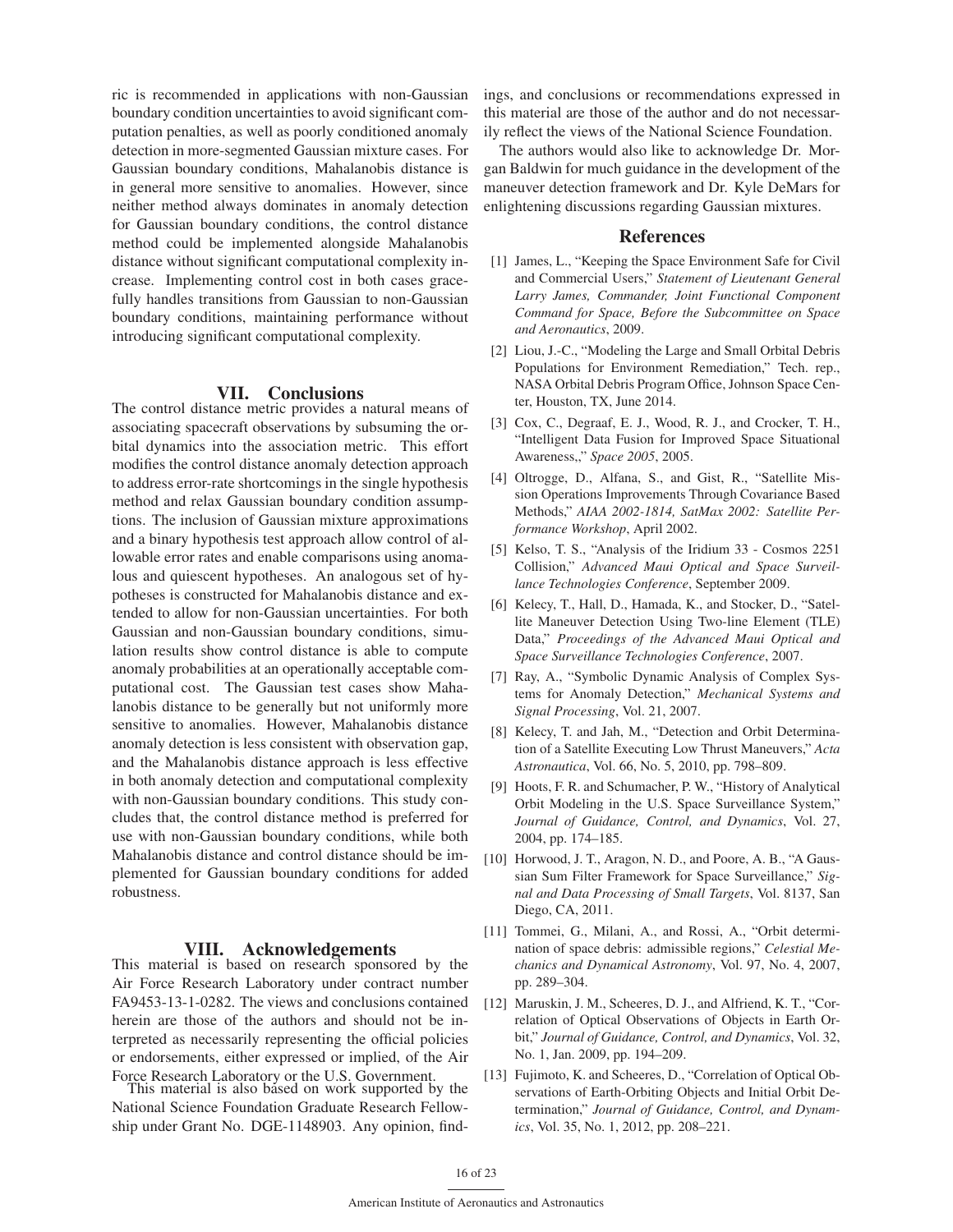- [14] DeMars, K. J., Hussein, I. I., Frueh, C., Jah, M. K., and Scott Erwin, R., "Multiple-Object Space Surveillance Tracking Using Finite-Set Statistics," *Journal of Guidance, Control, and Dynamics*, March 2015, pp. 1–16.
- [15] Huang, J., Hu, W.-D., Xin, Q., and Du, X.-Y., "An Object Correlation and Maneuver Detection Approach for Space Surveillance," *Research in Astonomy and Astrophysics*, Vol. 12, 2012, pp. 1402–1416.
- [16] Gallego, G., Cuevas, C., Mohedano, R., and Garcia, N., "On the Mahalanobis Distance Classification Criterion for Multidimensional Normal Distributions," *IEEE Transactions on Signal Processing*, Vol. 61, No. 17, June 2013, pp. 4387–4396.
- [17] Holzinger, M. J., Scheeres, D. J., and Alfriend, K. T., "Object Correlation, Maneuver Detection, and Characterization Using Control-Distance Metrics," *Journal of Guidance, Control, and Dynamics*, Vol. 35, No. 4, July 2012, pp. 1312–1325.
- [18] Holzinger, M. J., "Delta-V Metrics for Object Correlation, Maneuver Detection, and Maneuver Characterization," *AIAA Guidance, Navigation and Control Conference*, Portland, OR, August 2011.
- [19] Yan, Q., "Distributed Signal Detection under the Neyman-Pearson Criterion," *IEEE Transactions on Information Theory*, Vol. 47, 2001, pp. 1368–1377.
- [20] Neyman, J. and Pearson, E. S., "On the Problem of the Most Efficient Tests of Statistical Hypotheses," *Philosophical Transactions of the Royal Society A: Mathetmatical, Physical and Engineering Sciences*, Vol. 231, 1933, pp. 239–337.
- [21] Li, X. Q. and King, I., "Gaussian Mixture Distance for Information Retrieval," *IEEE International Joint Conference on Neural Netrowks*, Vol. 4, 1999.
- [22] Prussing, J. E. and Conway, B. A., *Orbital Mechanics*, Oxford University Press, 2012.
- [23] Hill, K., Alfriend, K. T., and Sabol, C., "Covariance-based Uncorrelated Track Association," *AIAA/AAS Astrodynamics Specialist Conference and Exhibit*, 2008.
- [24] Jaunzemis, A. D., Mathew, M. V., and Holzinger, M. J., "Maneuver Detection using Gaussian Mixtures and Real Data," *25th AAS/AIAA Space Flight Mechanics Meeting*, Williamsburg, VA, January 2015.
- [25] Holzinger, M. J., Scheeres, D. J., and Alfriend, K. T., "Delva-V Distance Object Correlation and Maneuver Detection with Dynamis Parameter Uncertainty and Generalized Constraints," *Proceedings of the 219th American Astronomical Society Meeting*, Austin, TX, January 2012.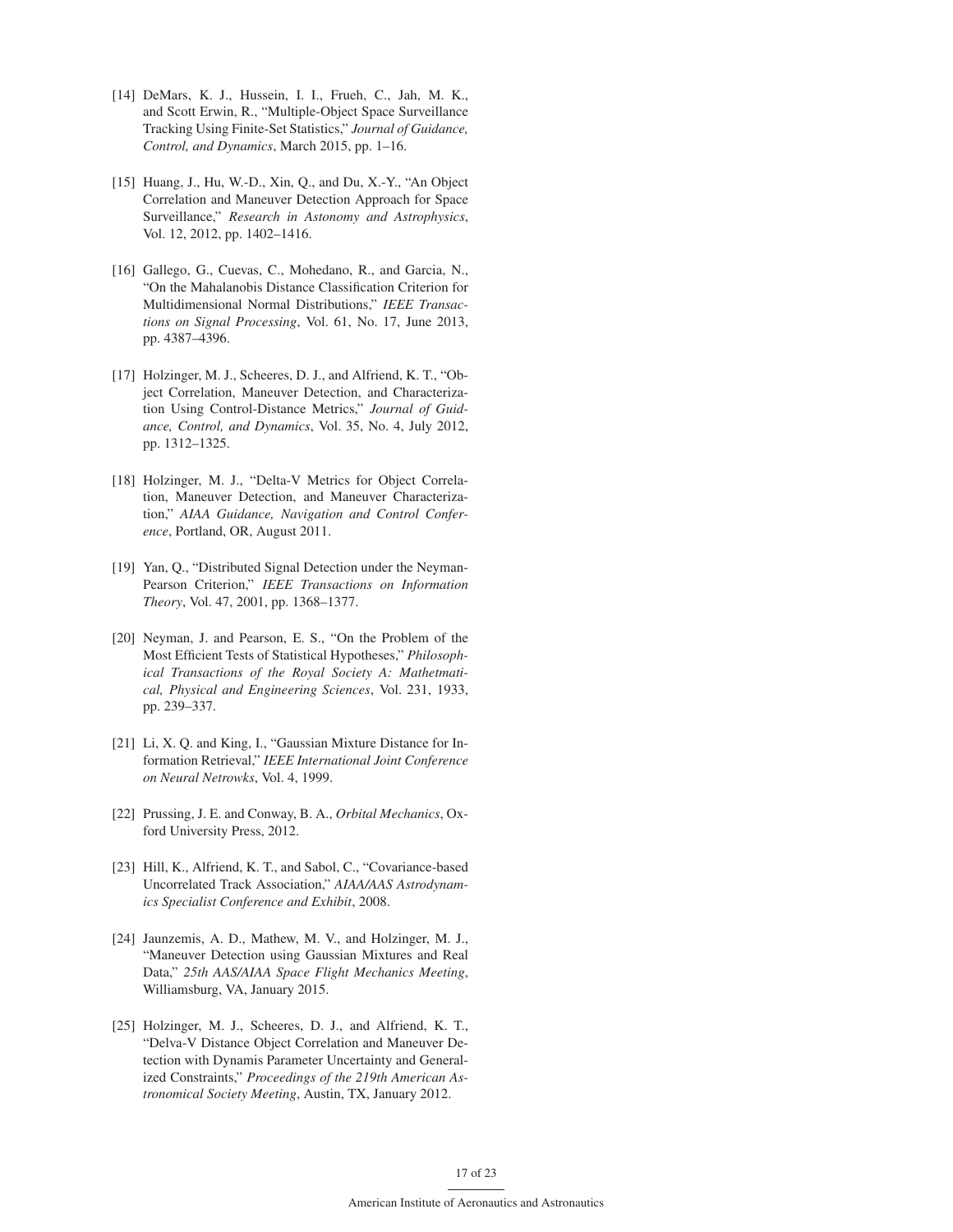# IX. Appendix A - Sensitivity Study Results

This appendix contains a larger selection of data from the hypothesis testing sensitivity studies. Trends using this data are highlighted in the Simulation Results and Empirical Results sections.

# A. Synthetic Data: North-South Station-Keeping



Figure 16. Control distance probability of anomaly contours vs uncertainty scaling parameter and observation gap, simulated inclination change maneuver.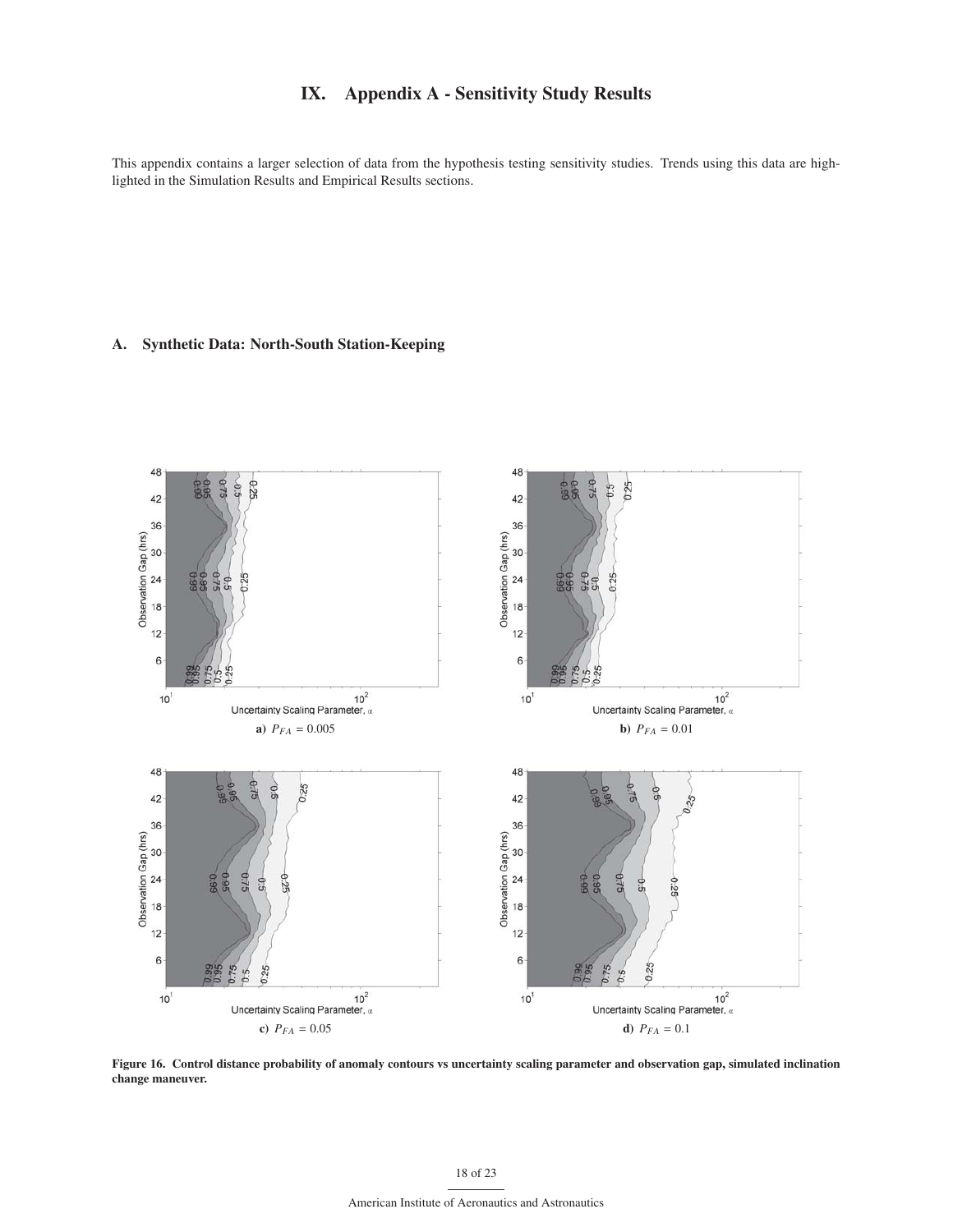

Figure 17. Mahalanobis distance probability of anomaly contours vs uncertainty scaling parameter and observation gap, simulated inclination change maneuver.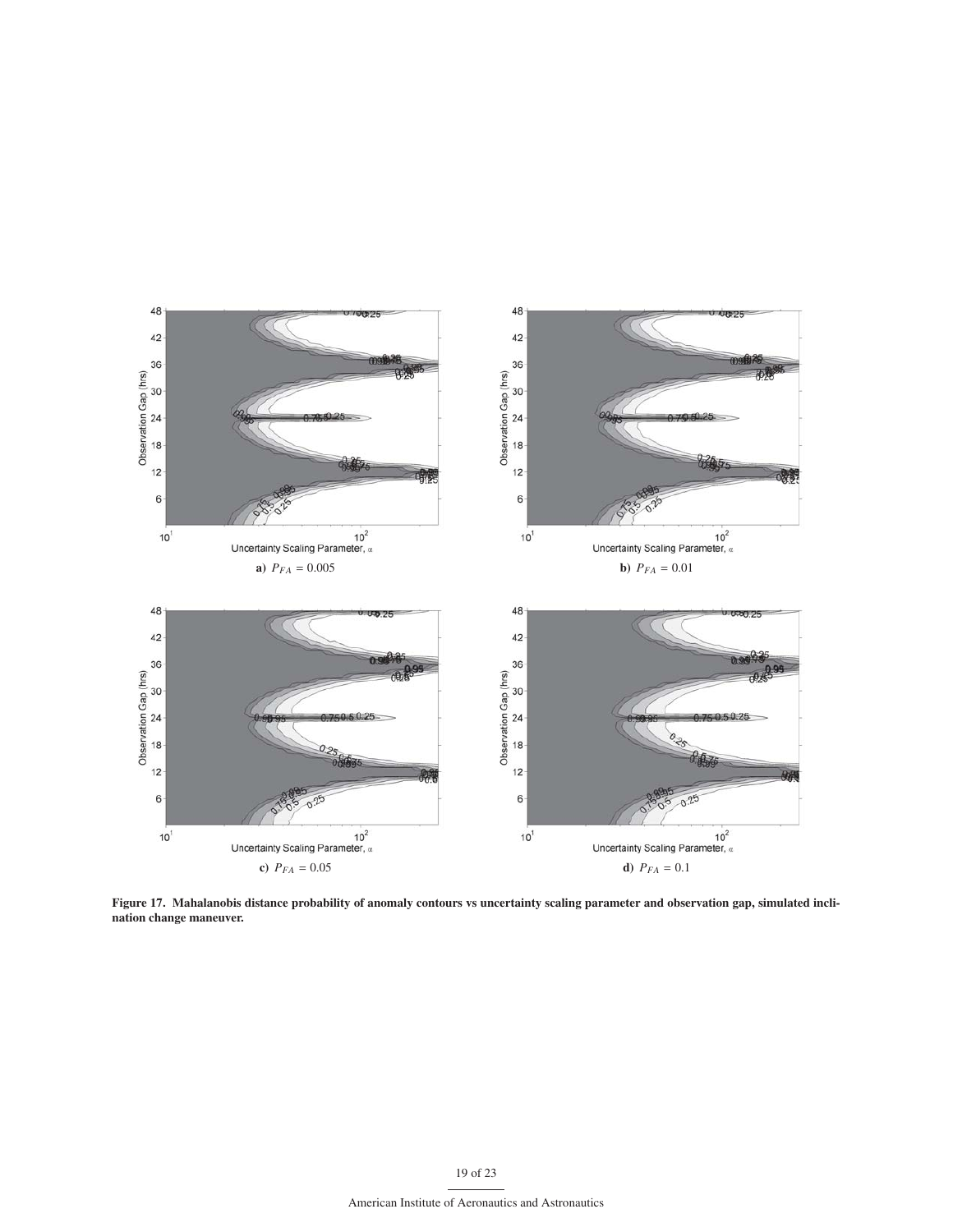# B. Synthetic Data: East-West Station-Keeping



Figure 18. Control distance probability of anomaly contours vs uncertainty scaling parameter and observation gap, simulated phasing maneuver.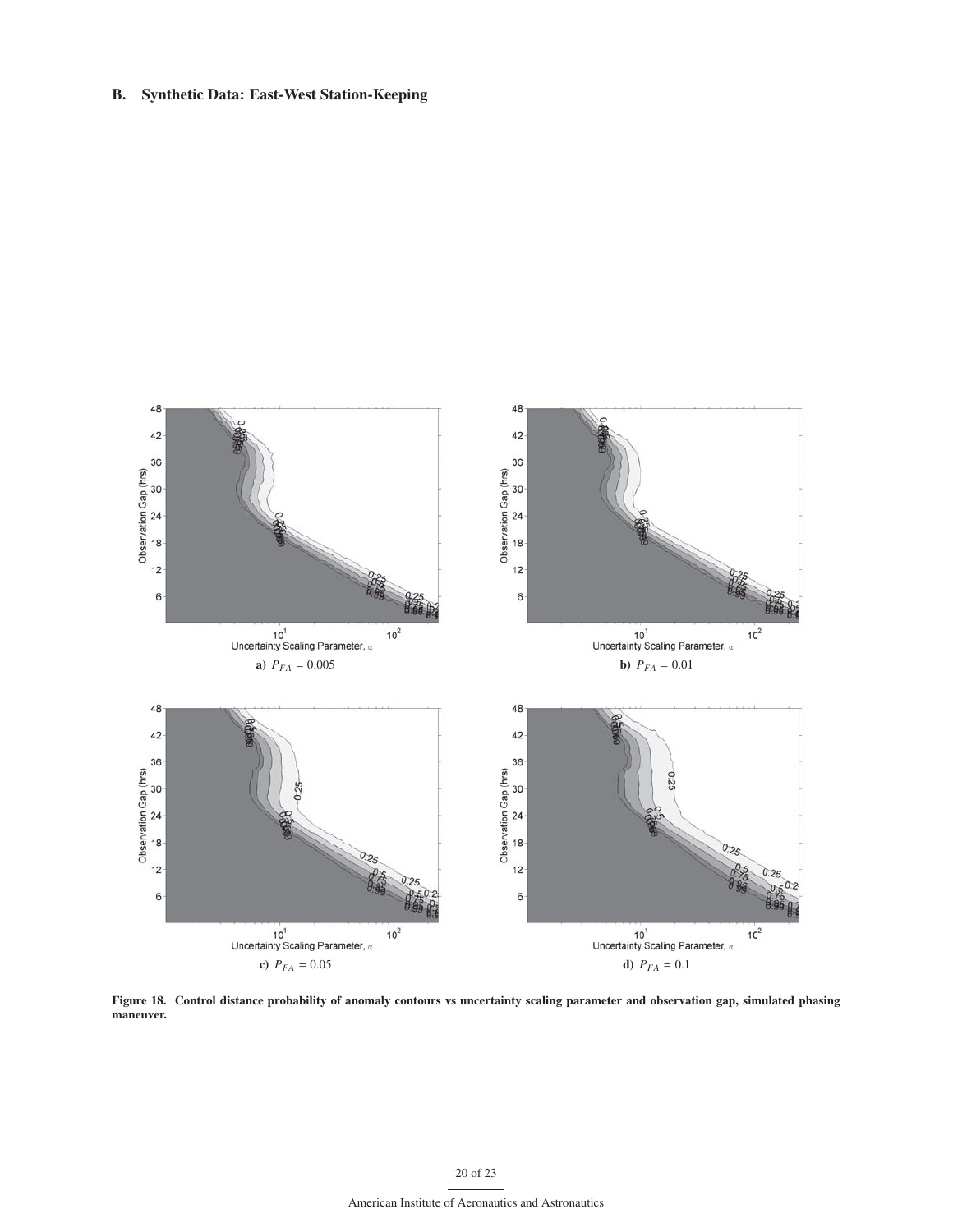

Figure 19. Mahalanobis distance probability of anomaly contours vs uncertainty scaling parameter and observation gap, simulated phasing maneuver.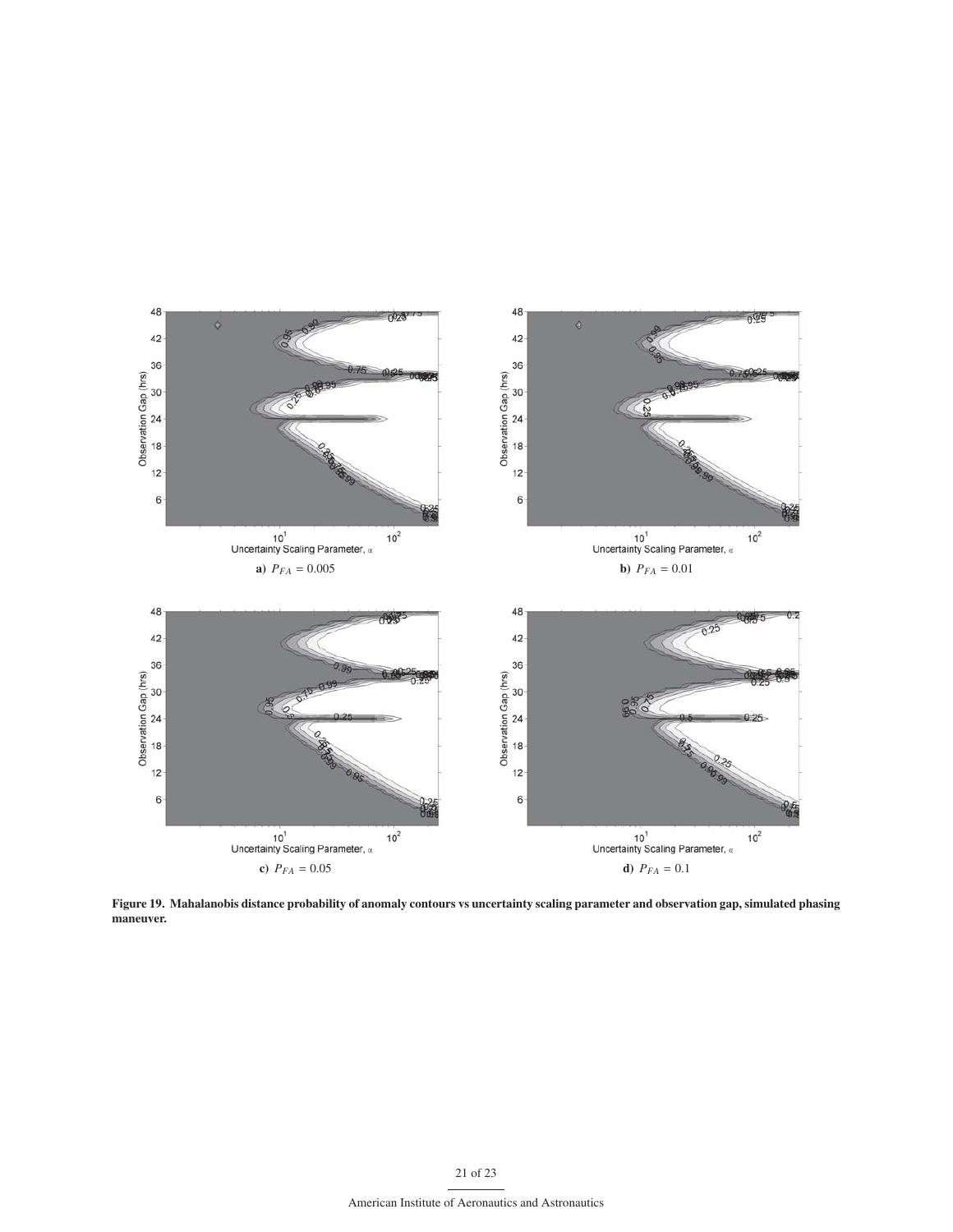# C. Empirical Data: North-South Station-Keeping



Figure 20. Control distance probability of anomaly contours vs uncertainty scaling parameter and observation gap, real-data (WAAS) inclination change maneuver.